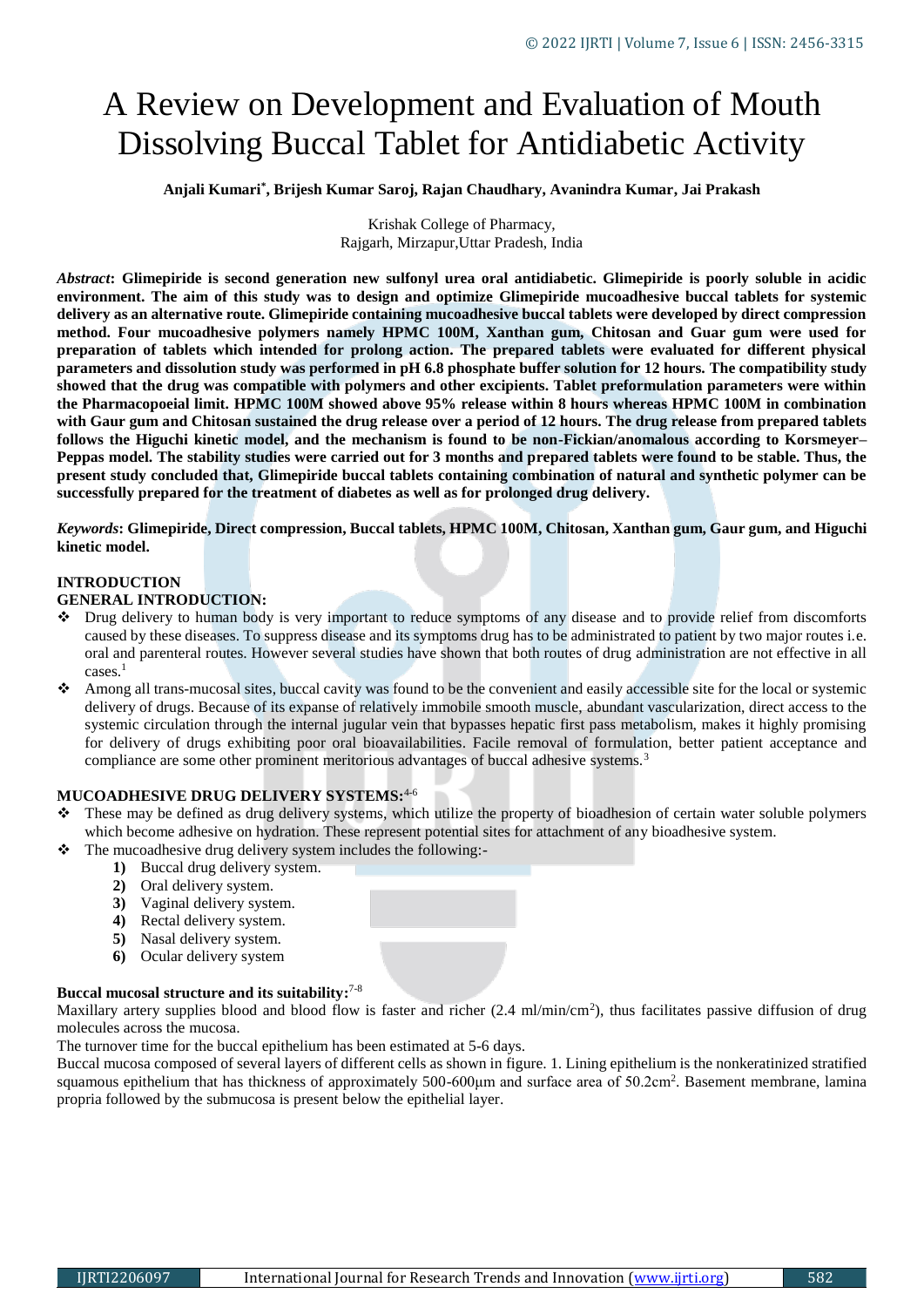

**Figure 1: Cross-Section through buccal mucosa**

### **Buccal drug delivery systems:**10-12

The histological features of buccal mucosa make it a feasible site for sustained release delivery systems, which could maintain a steady release of drug in the systemic circulation.

Various delivery approaches have been developed to deliver drugs into the oral cavity for either local or systemic action.

These include mouthwashes, lozenges, gels, chewing gums, lollipops, films, patches, tablets and some specialized transmucosal devices.

#### **Advantages of mucoadhesive buccal drug delivery system:** 11-12

- Ease of administration & termination of therapy is easy.
- Permits localization of drug to the oral cavity for prolonged period of time.
- Can be administered to unconscious patients.
- Drugs which show poor bioavailability can be administered conveniently.
- It offers passive system of drug absorption and does not require any activation.
- The presence of saliva ensures relatively large amount of water for drug dissolution unlike in case of rectal and transdermal route.

#### **Limitations of Buccal Drug Administration:** 11-12

- Drugs which irritate the mucosa or have a bitter or unpleasant taste or cannot be administered by this route.
- Drugs contained in the swallowed saliva follows per oral route and advantages of buccal route are lost also eating and drinking may become restricted.
- Only those drugs which are absorbed by passive diffusion can be administered by this route.
- Sometimes they show unpredictable bioavailability. Relatively low permeability for most drugs e.g. some lipophilic drugs are best absorbed.

#### **Types of formulation:**<sup>13</sup>

- o **Adhesive Gels**
- o **Adhesive Patches**
- o **Bioadhesive buccal tablets**

#### **FACTORS INFLUENCING MUCOADHESION:**17-18

Factors that can influence mucoadhesion can be categorized into:

- o Polymer related factors
- o Environment related factors
- o Physiological variables

#### **MUCOADHESIVE POLYMERS:**19,20

- $\bullet$  Polymer and its degradation product should be non-toxic, non-irritant and free from leachable impurities.
- Should have sensible spreadability, wettability, swellability, solubility and biodegradability properties.
- Should contain a considerable degree of flexibility so as to attain the specified web with the mucous secretion.
- Should adhere quickly to buccal tissue layer and may possess sufficient mechanical strength.
- Should demonstrate acceptable period of time.
- $\bullet$  Should not aid in development of secondary infections such as dental caries.

A wide range of polymers has been investigated as mucoadhesive in order to enhance buccal drug absorption by increasing the contact with the buccal mucosa for prolonged periods and were enlisted in Tables 1 and 2.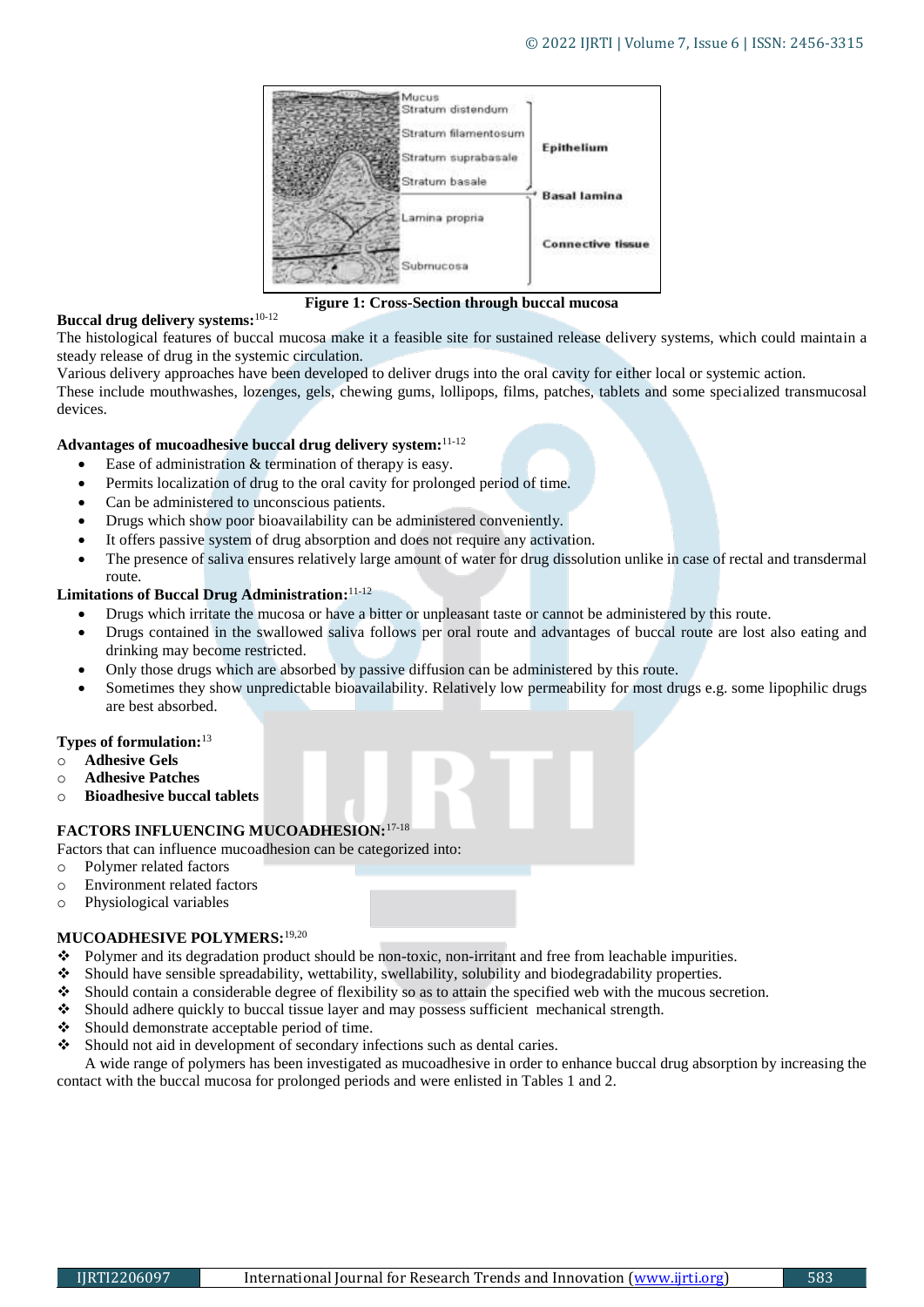|                  | Table 1: Mucoadhesive polymers in buccal drug delivery                                                                                                                                                                                                                                                                                                                                                                                                                                                                                    |  |  |  |  |  |
|------------------|-------------------------------------------------------------------------------------------------------------------------------------------------------------------------------------------------------------------------------------------------------------------------------------------------------------------------------------------------------------------------------------------------------------------------------------------------------------------------------------------------------------------------------------------|--|--|--|--|--|
| <b>SOURCE</b>    | <b>EXAMPLES</b>                                                                                                                                                                                                                                                                                                                                                                                                                                                                                                                           |  |  |  |  |  |
| Natural/Semi     | Agarose, chitosan, Carrageenan, Hyaluronic acid, various gums (guar, hacka,                                                                                                                                                                                                                                                                                                                                                                                                                                                               |  |  |  |  |  |
|                  | xanthan, gellan, carragenan, pectin and sodium alginate), Cellulose derivates [CMC,                                                                                                                                                                                                                                                                                                                                                                                                                                                       |  |  |  |  |  |
| -synthetic       | thiolated CMC, sodium CMC, HEC, HPC, HPMC, MC, methyl-hydroxyethyl-<br>cellulose]                                                                                                                                                                                                                                                                                                                                                                                                                                                         |  |  |  |  |  |
| <b>Synthetic</b> | acid)-based polymers [CP, PC, PAA, polyacrylates,<br>Poly(acrylic<br>poly<br>(methylvinylether-comethacrylic acid), poly (2-hydroxyethyl methacrylate),<br>acid-co-ethylhexylacrylate), poly(methacrylate),<br>poly(acrylic<br>poly<br>(alkylcyanoacrylate), poly (isohexylcyanoacrylate), poly (isobutylcyanoacrylate),<br>copolymer of acrylic acid and PEG].<br>$Poly(N-2-hydroxypropyl$ methacrylamide)<br>(PHPMAm).<br>PEG.<br>Others<br>polyoxyethylene, PVA, PVP, thiolated polymers, phospholipid polymers, polyvinyl<br>alcohol. |  |  |  |  |  |

#### **Table 2: Other criteria for bioadhesive polymer classification**

| <b>CRITERIA</b>  | <b>CATEGORIES</b>         | <b>EXAMPLES</b>                                            |
|------------------|---------------------------|------------------------------------------------------------|
| <b>Aqueous</b>   | Water-soluble             | CP, HEC, HPC (water 38.8°C), HPMC (cold water), PAA,       |
| solubility       |                           | sodium CMC, sodium alginate                                |
|                  |                           |                                                            |
|                  |                           |                                                            |
|                  |                           |                                                            |
| <b>Charge</b>    | Non-ionic Covalent        |                                                            |
|                  |                           |                                                            |
|                  | Cationic/Anionic          |                                                            |
|                  |                           |                                                            |
| <b>Potential</b> | Electrostatic interaction | Cyanoacrylate<br>Acrylates [hydroxylated]<br>methacrylate, |
| bioadhesive      |                           | poly(methacrylic acid)], CP, PC, PVA, Chitosan             |
| forces           |                           |                                                            |

#### **DIABETES MELLITUS:**21-23

#### **Definition:**

The term diabetes is a clinical condition with ''an increased blood sugar levels" with a gradual reduction in the levels of insulin. The cells of the body are starved due to inadequate secretion of insulin so that there is increase in blood glucose concentration with insulin resistance.

#### **Prevalence:**

The "World Health Organization recognizes three main forms" of diabetes mellitus: type- I formerly known as insulin dependent diabetes mellitus (IDDM)" type- II formerly known as non-insulin dependent diabetes (NIDDM)"

#### **Epidemiology:**

Type-I diabetes mellitus account for up to "10 % of all cases of diabetes and results from an autoimmune destruction of the pancreatic β-cells" type-II diabetes mellitus" is heterogeneous disorder of glucose metabolism.

Type-II diabetes mellitus occupy a major percentage of known cases of diabetes. Diabetes mellitus usually results from defects in insulin sensitivity and a relative defect in insulin secretion.

#### **CLASSIFICATION OF DIABETES MELLITUS**

Clinically diabetes has been classified into following types

- **1.** Insulin dependent diabetes mellitus (IDDM).
	- **2.** Non-insulin dependent diabetes mellitus (NIDDM).

#### **Common symptoms of both type 1 and type 2 diabetes include:**

- Fatigue, constantly tired
- $\triangleleft$  Unexplained weight loss
- $\triangleleft$  Excessive thirst (polydipsia)
- $\triangleleft$  Excessive urination (polyuria)
- $\triangleleft$  Excessive eating (polyphagia)
- Poor wound healing
- Blurry vision

### **ORAL HYPOGLYCEMIC AGENTS USED IN DIABETES MELLITUS**23-24

**I. Sulfonyl ureas: II. Biguanides**

Glyburide, Metformin Glimepiride Phenformin

#### Glipizide **III. Intestinal glucosidase inhibitors**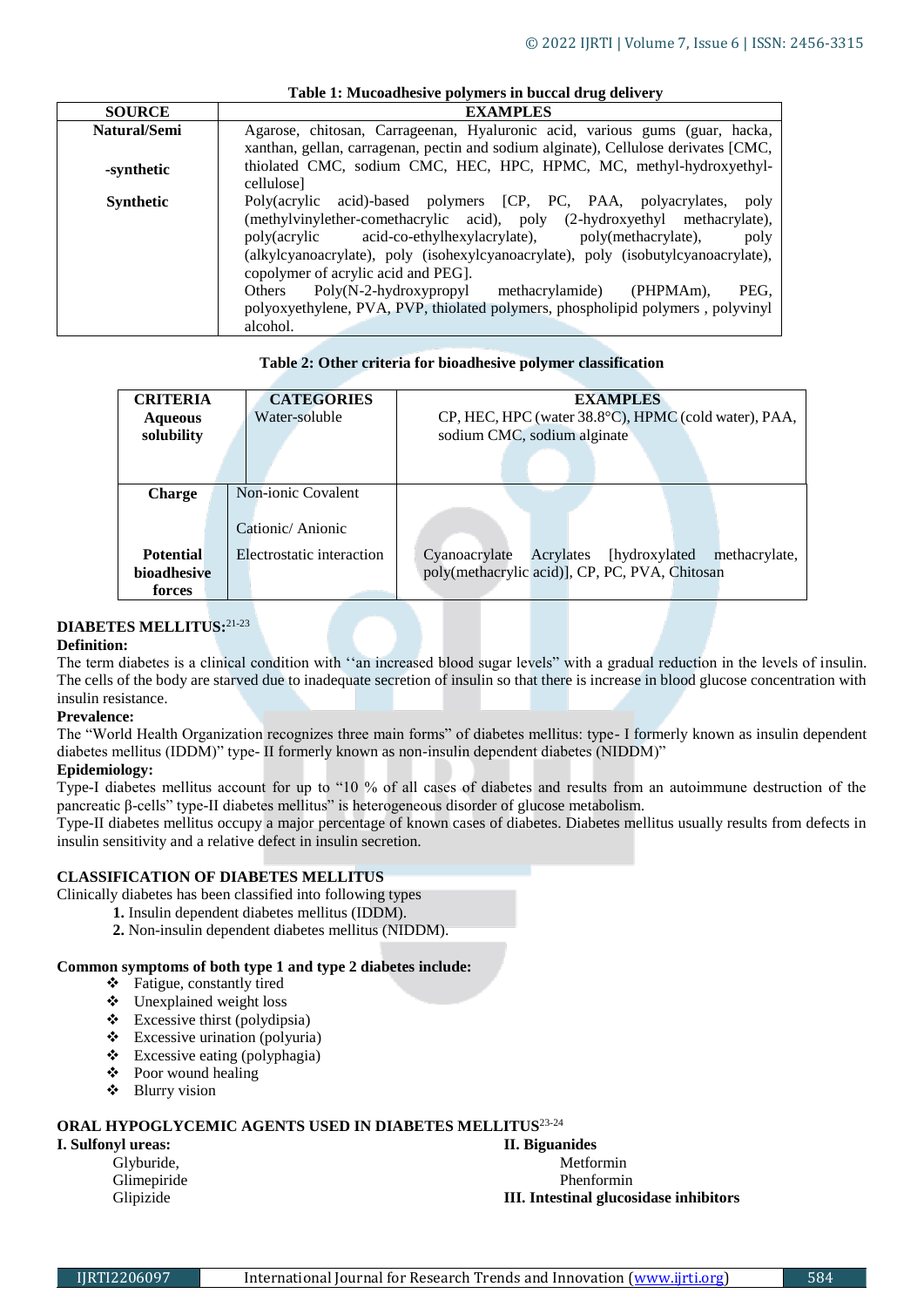Gliclazide Acarbose Acarbose Acarbose Acarbose Acarbose Acarbose Acarbose Acarbose Acarbose Acarbose Acarbose Acarbose Acarbose Acarbose Acarbose Acarbose Acarbose Acarbose Acarbose Acarbose Acarbose Acarbose Acarbose Acar sodium glymidine

#### **V. Thiazolidinedione derivatives:**

Pioglitazone Englitazone Troglitazone Rosiglitazone

#### **DIAGNOSIS OF DIABETES:**23-24

- **1.** Urine test
- **2.** Fasting blood glucose level
- **3.** Insulin assay
- **4.** Oral glucose tolerance test
- **5.** Glycated hemoglobin (HbA1c) test

### **OBJECTIVES**

#### **NEED FOR THE STUDY**

The drug shows low, pH dependent solubility. In acidic and neutral aqueous media, glimepiride exhibits very poor solubility at  $37^{\circ}$ C (<0.004 mg/mL). In media with pH > 7, the solubility of drug is slightly increased to 0.02 mg/mL.

The combination**s** of polymers were preferred because it could offer acceptable adhesion and biocompatibility properties. Hence this research was aimed at formulating glimepiride buccal tablets for oral administration as potential emergency to

prevent hyperglycemia coma using direct compression technique.

#### **OBJECTIVES OF THE STUDY**

The main objective of the present investigation was to prepare muco-adhesive buccal tablets of glimepiride using different natural and synthetic polymers to reduce dosing frequency and to improve the bioavailability.

- The objective was obtained by following plan of work.
- $\checkmark$  Determination of melting point of glimepiride.
- $\checkmark$  Determination of  $\lambda$  max of glimepiride.
- $\checkmark$  Determination of calibration curve of glimepiride.
- $\checkmark$  Selection of different types of polymers and excipients.
- Determination of drug-excipients compatibility study by using FTIR Spectroscopy.
- $\checkmark$  Preparation of mucoadhesive buccal tablets containing glimepiride by direct compression technique.
- $\checkmark$  Evaluation of powder mixtures for pre-compression parameters such as angle of repose, bulk density, tapped density, Carr's index and Haunser's ratio.
- $\checkmark$  Evaluation of tablet formulation for post-compression parameters such as weight variation, thickness, hardness, friability, drug content, swelling index, *in-vitro* drug release and *in-vitro* release kinetics studies.
- To carry out short term stability studies at  $25^{\circ}$ C/60% RH and  $40^{\circ}$ C/75% RH, as per ICH guideline.

#### **4. MATERIALS AND METHOD**

| <b>4.1. MATERIALS</b> |  |
|-----------------------|--|
|-----------------------|--|

#### **Table 3: List of chemicals**

| SI. No | <b>Materials</b>                        | <b>Company name</b>           |  |
|--------|-----------------------------------------|-------------------------------|--|
| 1.     | Glimepiride                             | Yarrow Chem Products, Mumbai  |  |
| 2.     | HPMC 100M                               | Yarrow Chem Products, Mumbai  |  |
| 3.     | Guar gum                                | Loba Chemie Pvt. Ltd., India  |  |
| 4.     | Xanthan gum                             | Loba Chemie Pvt. Ltd., India  |  |
| .5.    | Chitosan                                | Yarrow Chem Products, Mumbai  |  |
| 6.     | Aspartame                               | Loba Chemie Pvt. Ltd., India  |  |
| 7.     | Loba Chemie Pvt. Ltd., India<br>Lactose |                               |  |
| 8.     | Magnesium stearate                      | S.D fine Chem limited, Mumbai |  |
| 9.     | Talc                                    | Yarrow Chem Products, Mumbai  |  |

Repaglinide **IV. Aldose reductase inhibitor**<br> **IV. Aldose reductase inhibitor**<br> **IV. Aldose reductase inhibitor** Alrestatin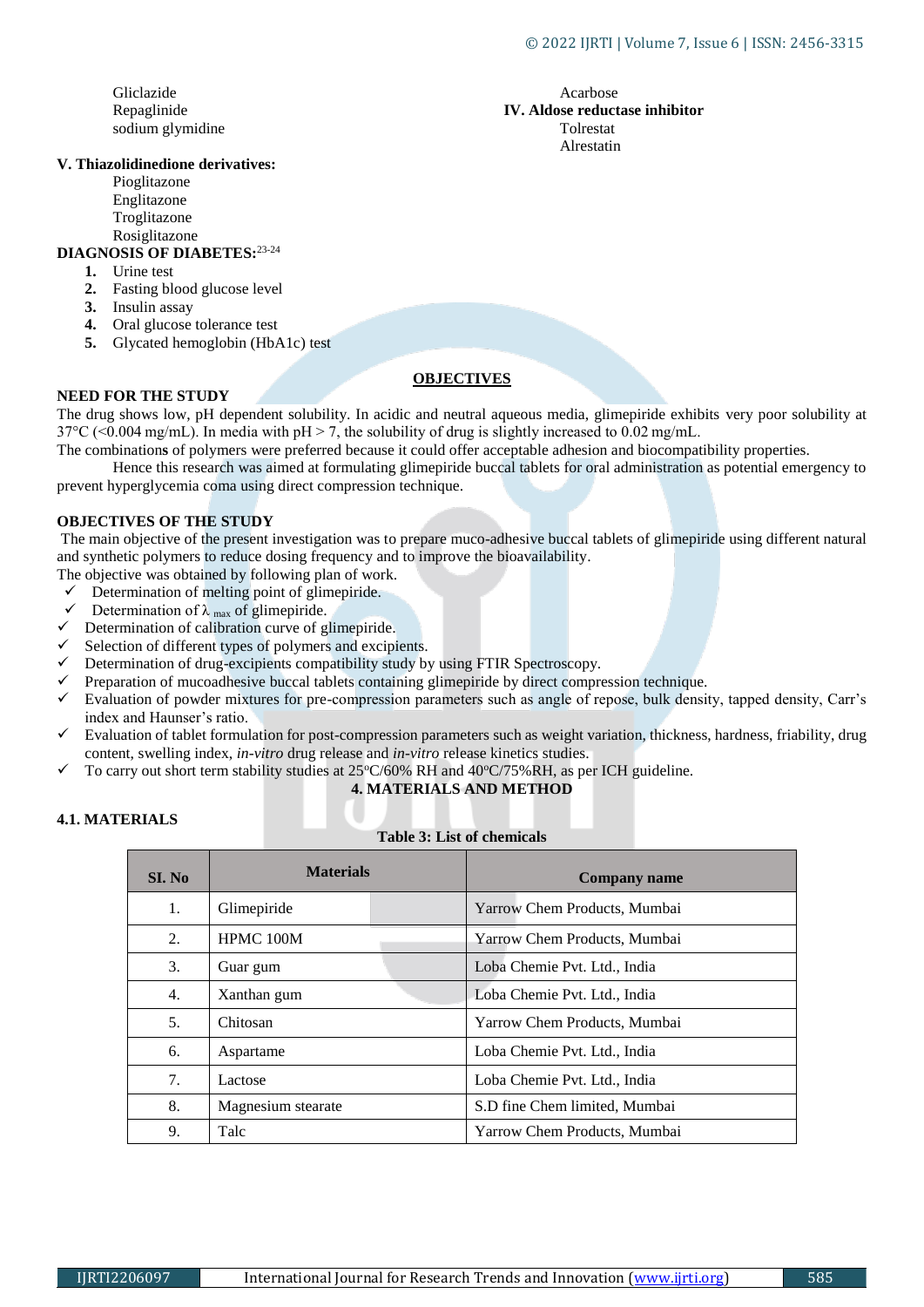#### **4.2 EQUIPMENTS**

#### **Table 4: List of the Equipments/Apparatus**

| Sl. No | Equipment                                    | <b>Model/Company</b>         |
|--------|----------------------------------------------|------------------------------|
| 1.     | Electronic analytical balances               | Acculab Sartorius group      |
| 2.     | UV-Visible spectrophotometer                 | Spectrophotometer UV-1800    |
| 3.     | Fourier transform infrared spectrophotometer | Bruker spectrophotometer     |
| 4.     | PH meter                                     | Techno scientific products   |
| 5.     | Multi tablet Punching machine                | Lab Press, Ahmadabad         |
| 6.     | Roche Friabilator                            | PSM Industries, Bengalore    |
| 7.     | Hardness tester                              | Monsanto hardness tester     |
| 8.     | Electrical weighing balance                  | Shimadzu, Japan              |
| 9.     | Dissolution test apparatus                   | Lab India (DT-50)            |
| 10.    | Stability chamber                            | Labtop, Sky Lab Instruments. |

## **DRUG PROFILE:**

#### **GLIMEPIRIDE:**53-55

Glimepiride is a medium- to long-acting "third generation" sulfonylurea anti-diabetic drug. The primary mechanism of action of glimepiride in lowering blood glucose appears to be dependent on stimulating the release of insulin from functioning pancreatic beta cells.

#### Molecular Formula: C<sub>24</sub>H<sub>34</sub>N<sub>4</sub>O<sub>5</sub>S</sub> **Chemical Structure:**



**Figure 2: Molecular structure of Glimepiride**

- **Chemical name:** 3-ethyl-4-methyl-N-(4-[N-((1r,4r)-4 methylcyclohexylcarbamoyl) sulfamoyl] phenethyl)-2-oxo-2,5-dihydro-1H-pyrrole-1-carboxamide.
- **Molecular weight:** 490.6g/mol.
- **Appearance:** White crystalline Solid.
- **Melting point:** 212-214 °C.
- **Solubility:** Practically insoluble in methanol and water, slightly soluble in ethanol and sparingly soluble in methylene chloride.
- **Pharmacology:**
- o **Therapeutic Category:** Anti-diabetic drug. Mechanism of action: Like all sulfonylureas, glimepiride acts as an insulin secretagogue. It lowers blood sugar by stimulating the release of insulin by pancreatic beta cells and by inducing increased activity of intracellular insulin receptors. Glibenclamide (glyburide) is associated with an incidence of hypoglycemia of up to 20–30%, compared to 2% to 4% with glimepiride. Furthermore, glibenclamide diminishes the glucagon secretion in reaction to hypoglycemia, whereas glimepiride does not suppress this counter-regulatory reaction.
- o **Pharmacokinetics:** With glimepiride, GI absorption is complete, with no interference of meals. It is metabolized by oxidative biotransformation, and 60% is excreted in the urine, the remaining being excreted in the feces.
- o **Use and Indications:** Glimepiride is indicated to treat type 2 diabetes mellitus; its mode of action is to increase insulin production by the pancreas. It is not used for type 1 diabetes because the pancreas is no longer able to produce insulin.
- o **Toxicity:** Side effects from taking glimepiride include gastrointestinal tract (GI) disturbance, and rarely thrombocytopenia, leukopenia, hemolytic anemia, and occasionally allergic reactions occur.

#### **EXPERIMENTAL WORK:**

#### **Preparation of mucoadhesive buccal tablets of Glimepiride:**

- Direct compression method has been employed to prepare buccal tablets of Glimepiride using HPMC 100M, Gaur gum, Xanthan gum, and Chitosan as polymers.
- $\bullet$  Tablet ingredients were screened through a 0.150-mm sieve before mixing to achieve a uniform particle size distribution.
- Then, 4 mg of Glimepiride and required amounts of polymer and Lactose were weighed carefully and mixed with a cubic mixer for 15 minutes.
- Magnesium stearate and talc were added to the powder mixture and blended for an additional 3 minutes.
- Buccal tablets were compressed by using a single-punch tablet machine (Lab Press India) equipped with 7-mm round flat punch set.
- $\bullet$  Tablet weight was kept constant at 100 mg, and the thickness of tablets was adjusted to 3 mm.
- Tablets were stored in an airtight container away from the light for further studies. The compositions of all formulations are given in Table 5.59-60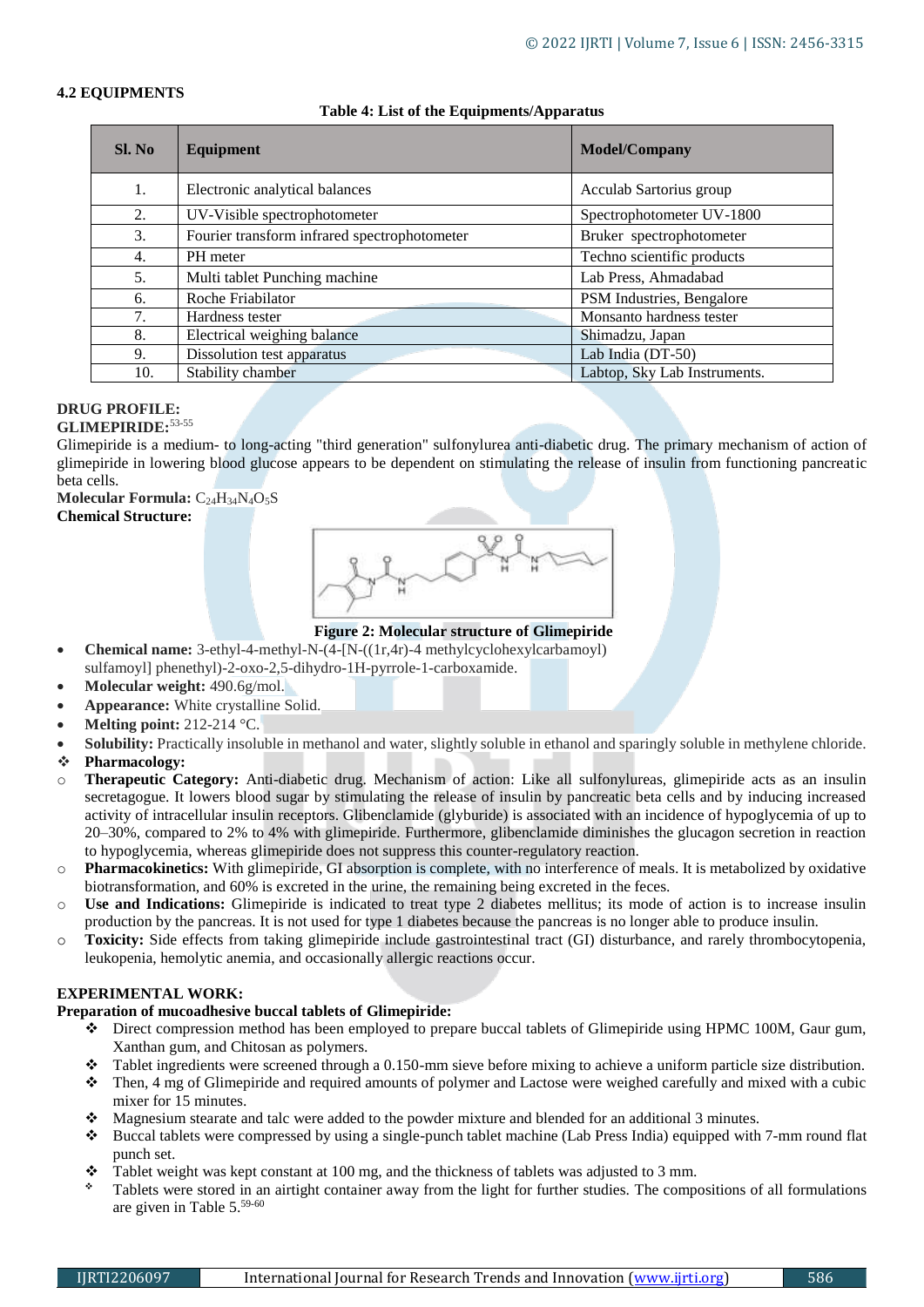#### **POST-COMPRESSION EVALUATION STUDIES:**63-64

#### **Evaluations of Glimepiride mucoadhesive buccal tablets:**

% Friability  $=$ 

Compressed tablets were subjected to various evaluation studies, which included thickness, hard ness, drug content uniformity, weight variation, friability, swelling index, mucoadhesive strength, *in-vitro* drug release studies, release kinetics studies and stability studies.

#### **Determination of weight variation:**

The weight of the tablet being made was routinely determined to ensure that a tablet contains the proper amount of drug.

The USP weight variation test is done by weighing 20 tablets individually, calculating the average weight and comparing the individual weights to the average.

The tablets met the USP specification that not more than 2 tablets are outside the percentage limits and no tablet differs by more than 2 times the percentage limit. USP official limits of percentage deviation of tablet are presented in the table 9.

**Table 9: Limit of weight variation** 

| Sl. No. | Average weight of tablet (mg) | Maximum % difference allowed |
|---------|-------------------------------|------------------------------|
|         | 130 or less                   |                              |
|         | 130-324                       |                              |
|         | 324<                          |                              |
|         |                               |                              |

#### **Thickness of Tablets:**

Thickness of the tablet is important for uniformity of tablet size. Thickness of each tablet was measured using Vernier Caliper. The average thickness of the tablet was calculated. The test passed if none of the individual thickness value deviated by  $\pm$  5% of the average value.

#### **Hardness Test:**

The resistance of tablets to shipping or breakage under conditions of storage, transportation and handling before usage depends on its hardness. The hardness of each batch of tablet was checked by using Monsanto hardness tester. The tablet was placed vertically between the jaws of the tester. The two jaws placed under tension by spring and screw guage. By turning the screw, the load was increased and at collapse the applied pressure from the spring was measured in  $Kg/cm<sup>2</sup>$ .

#### **Determination of Friability:**

Friability generally refers to loss in weight of tablets in the containers due to removal of fines from the tablet surface. Friability generally reflects poor cohesion of tablet ingredients.

**Method:**20 tablets were weighed and the initial weight of these tablets was recorded and placed in Roche friabilator and rotated at the speed of 25 rpm for 100 revolutions. Then tablets were removed from the friabilator dusted off the fines and again weighed and the weight was recorded.Percentage friability was calculated by using the formula:

Initial weight of the tablets – Final weight of the tablets

X 100

#### Initial weight of the tablets

A maximum loss of weight (from a single test or from the average of the three tests) not greater than 1.0 % is acceptable for most tablets.

#### **Drug content estimation:**

20 tablets were weighed from each batch and average weight is calculated. All tablets were crushed and powder equivalent to 10 mg drug was dissolved in 6.8 pH phosphate buffer and the volume was made up to 100 ml with same solvent. From the stock solution, 1ml solution was taken in 10 ml volumetric flask and the volume was made with 6.8 pH phosphate buffer. Solution was filtered and absorbance was measured spectrophotometrically at 227 nm against 6.8 pH phosphate buffer as a blank. Amount of drug present in a tablet was calculated.

#### **Swelling studies:**

For the determination of swelling index (SI), tablets were weighed and fixed onto  $2\times 2$  cm glass slides, which were then immersed in Petri dishes containing 10 ml of PBS (pH 6.8) medium. Temperature was kept constant at  $37^{\circ}$ C $\pm$ 0.5°C during the study. After predetermined times, tablets were removed, and the excess surface water was wiped with filter papers. Swollen tablets were carefully reweighed, and SI was calculated.

#### $SI (% ) = (W<sub>t</sub> - W<sub>0</sub>)/ W<sub>0</sub> \times 100$

Where  $W_t$  is the swollen tablet weight at a given time,  $W_0$  is the tablet weight obtained initially. All experiments were performed in triplicate.<sup>65</sup>

#### **In-vitrodrug release studies:**

*In-vitro* drug release studies were determined by *in-vitro* dissolution test. The *in-vitro* dissolution studies were performed using the USP-II (Paddle) dissolution apparatus using 900 ml of 6.8 pH phosphate buffer at a temperature of  $37 \pm 0.5$ °C at 50 rpm. 5 ml of sample was collected up to 12 hours and the same volume of fresh media was replenished. The drug content in the samples was estimated using UV visible spectrophotometer at 227 nm.Percentage cumulative drug release was calculated and graph was obtained by plotting cumulative percentage drug release VS time.<sup>67-68</sup>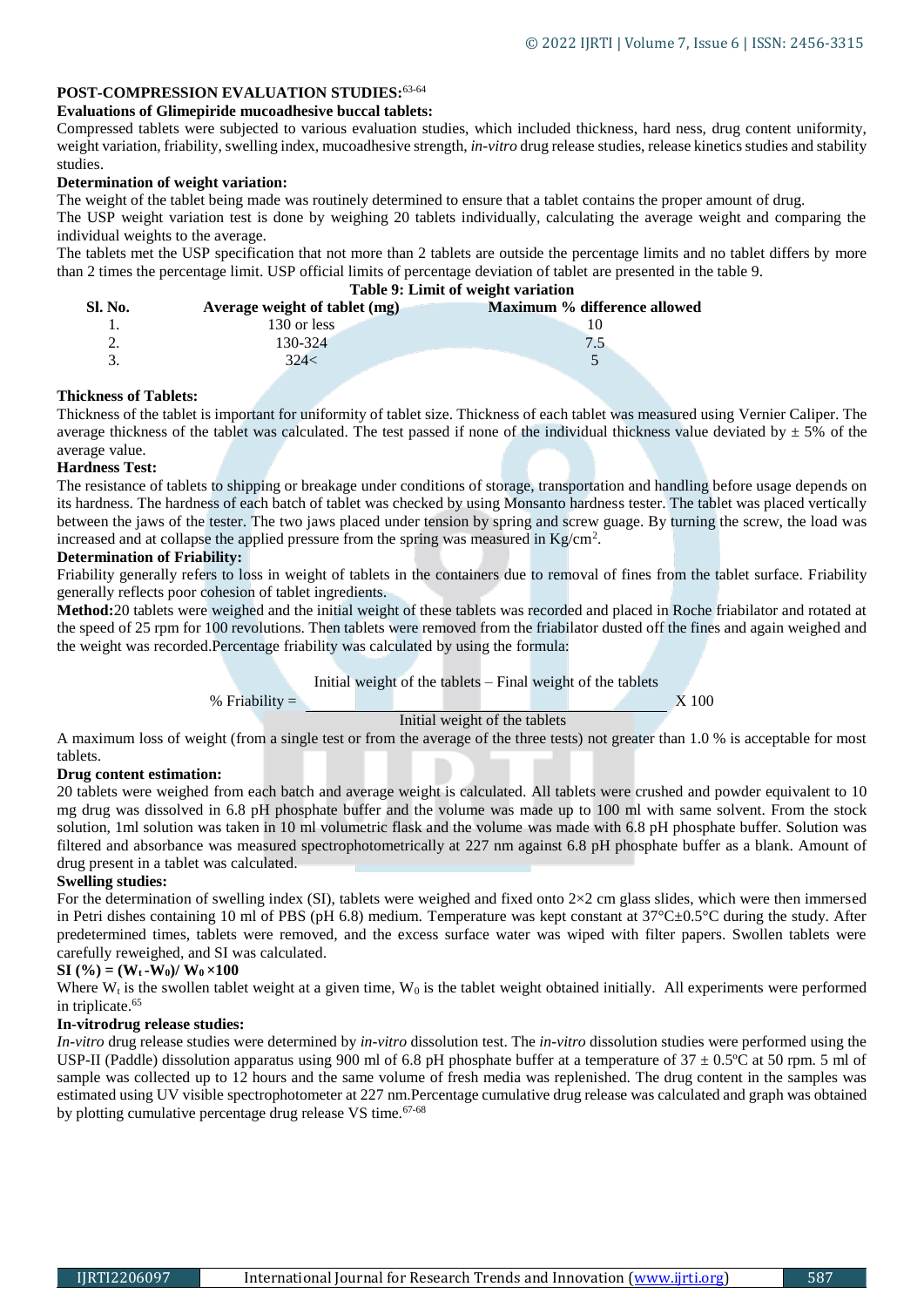#### **Table 10: Detailsof** *in-vitro***dissolution test**

| Dissolution test apparatus | USP type II             |
|----------------------------|-------------------------|
| Speed                      | 50 rpm                  |
| Stirrer                    | Paddle type             |
| Volume of medium           | 900 ml                  |
| Volume withdrawn           | $5 \text{ ml}$          |
| Medium used                | 6.8 pH phosphate buffer |
| Temperature                | $37\pm0.5$ °C           |
| Duration                   | 12 hours                |
|                            |                         |

#### **Determination of release kinetic studies:<sup>69</sup>**

#### **a) Zero order kinetics:**

When the data is plotted as cumulative % drug release versus time, if the plot is linear then the data obeys zero- order release Kinetics, with a slope equal to  $K^0$ .

Zero order release would be predicted by the following equation:-

**At=A0-K0t**

Where,

 $A_t = Drug$  release at time 't'.

 $A<sub>0</sub>=$  Initial drug concentration.

 $K_0$ =Zero-order rate constant (hr<sup>-1</sup>).

#### **b) First order Kinetics:**

When the data is plotted as log cumulative % drug remaining versus time yields a straight line, indicating that the release follows first order kinetics. The constant 'K' can be obtained by multiplying 2.303 with the slope values.

First order release would be predicted by the following equation:-

Where,

 $Log C = log C_0 - K_t / 2.303$ 

 $C =$  Amount of drug remained at time 't'.

 $C_0$  = Initial concentration of drug.

 $K =$  First-order rate constant ( $hr^{-1}$ ).

#### **Stability studies:**<sup>70</sup>

Stability studies are done to understand how to design a product and its packaging such that product has appropriate physical, chemical and microbiological properties during a defined shelf life when stored and used.

### **Storage conditions:**

The optimized batches of Glimepiride mucoadhesive buccal tablets were subjected for three month stability studyas per ICH guidelines.The selected formulationswere placed in a wide mouth glass bottles, mouth of the bottle was tightlyclosed and packed in aluminum foils.In the present study, stability studies were carried out at 25ºC/60% and 40ºC/75% RH for a specific period of 3 months for the selected formulations. Prepared tablets were evaluated for drug content and *in-vitro* drug release profile.

|                     | Table 12: Storage conditions as per ICH guidelines |                        |  |  |  |  |
|---------------------|----------------------------------------------------|------------------------|--|--|--|--|
| <b>Study</b>        | <b>Storage conditions</b>                          | Minimum period of time |  |  |  |  |
| Long term           | $25^{\circ}$ C ± 2 $^{\circ}$ C/60%RH ± 5%RH       | 12 Months              |  |  |  |  |
|                     | $30 °C + 2 °C/65\%RH + 5\%RH$                      |                        |  |  |  |  |
| <b>Intermediate</b> | 30 °C±2 °C/65%RH±5%RH                              | 6 Months               |  |  |  |  |
| Accelerated         | 40 °C+2 °C/67% RH+5% RH                            | 6 Months               |  |  |  |  |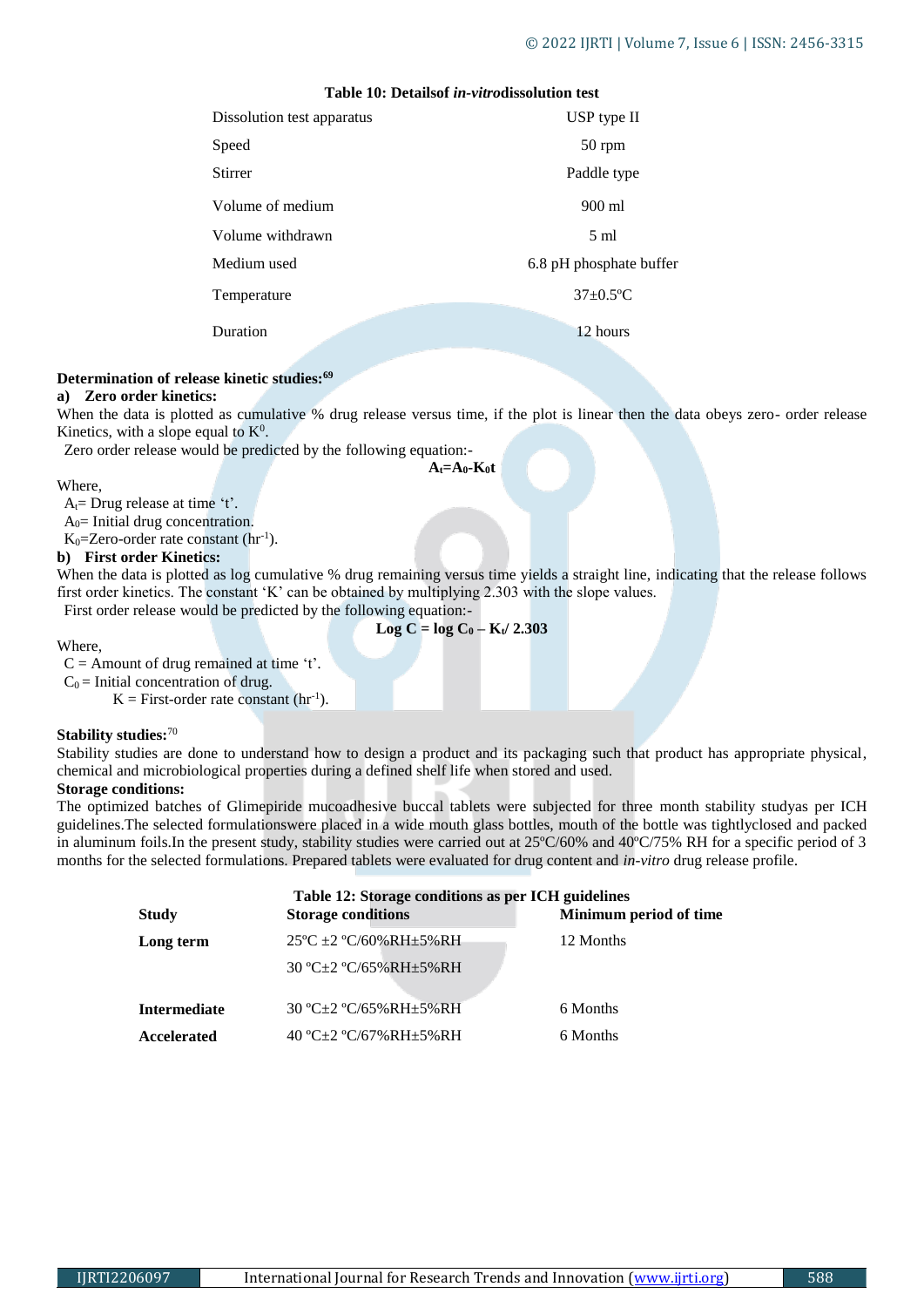#### **5. RESULTS AND DISCUSSION**

The primary aim of oral controlled drug delivery system is to deliver drugs for longer period of time to achieve better bioavailability, which should be predictable and reproducible. But this is difficult due to number of physiological problems such as fluctuation in the gastric emptying process, narrow absorption window and stability problem in the intestine. These include bioadhesive or mucoadhesive systems, swelling and expanding systems, floating systems and other delayed gastric emptying devices.

Bioadhesion may be defining as the state in which two materials, at least one of which is biological in nature, are held together for extended period by interfacial forces. In the pharmaceutical sciences, when the adhesive attachment is to mucous membrane the phenomenon is referred to as mucoadhesion. Bioadhesive formulations use polymers as the adhesive component. These polymers are often water soluble and when used in a dry form, they attract water from the mucosal surface and this water transfer leads to strong interaction. These polymers also form viscous layers when hydrated with water, which increases the retention time over the mucosal surfaces leads to adhesive interactions.

Glimepiride (a BCS class II drug) is a second generation sulfonylurea oral anti-diabetic drug having high permeability and low solubility. Hence the aim of the current investigation was to design mucoadhesive tablets for buccal delivery of Glimepiride with a unidirectional drug flow, thus improving its therapeutic efficiency, tolerability and patient compliance.

#### **PRE-FORMULATION STUDIES:**

#### **Melting Point Determination:**

Melting point of pure drug Glimepiride was found to be  $212.5\pm5\degree$ C and it is within the range specified in the official limits (212-214°C), which complied with official standards, indicating purity of the drug sample.

#### **Determination of absorption maximum (λ max)**

The  $\lambda$  max of the Glimepiridewas found to be 227 nm in 0.1M NaOH. The graph of absorption maximum ( $\lambda$  max) is showed in figure 3.



**Figure 3: UV spectrum of Glimepiride in 0.1M NaOH**

#### **Calibration curve of Glimepiride:**

The absorbance was measured in a UV spectrophotometer at 227 nm in 0.1M NaOH. The linear plot between concentrations versus absorbance showed that Beer-Lambert's law was obeyed in concentration range of 2-10 µg/ml in 0.1M NaOH (figure 4). The methods have shown good reproducibility. Correlation coefficient (r<sup>2</sup>)values were found to be 0.998 in 0.1M NaOH, which indicate linearity. The data of calibration curve of Glimepiride is showed in table 12.

| SI.            | Concentr              | Absorbance at 227 nm |                |                |             | <b>Standard</b>         |
|----------------|-----------------------|----------------------|----------------|----------------|-------------|-------------------------|
| n <sub>0</sub> | ation<br>$(\mu g/ml)$ | <b>Trial</b>         | <b>Trial 2</b> | <b>Trial 3</b> | Aver<br>age | deviation<br>$(\pm SD)$ |
|                |                       | 0.000                | 0.000          | 0.000          | 0.000       | 0.000                   |
| $\mathbf{2}$   | 2                     | 0.147                | 0.149          | 0.150          | 0.149       | 0.0029                  |
| 3              | 4                     | 0.315                | 0.319          | 0.307          | 0.314       | 0.0061                  |
| 4              | 6                     | 0.491                | 0.489          | 0.492          | 0.492       | 0.0073                  |
| 5              | 8                     | 0.642                | 0.637          | 0.640          | 0.638       | 0.0018                  |
| 6              | 10                    | 0.842                | 0.838          | 0.849          | 0.840       | 0.0044                  |

#### **Table 12: Spectrophotometric data of Glimepiride in 0.1M NaOH**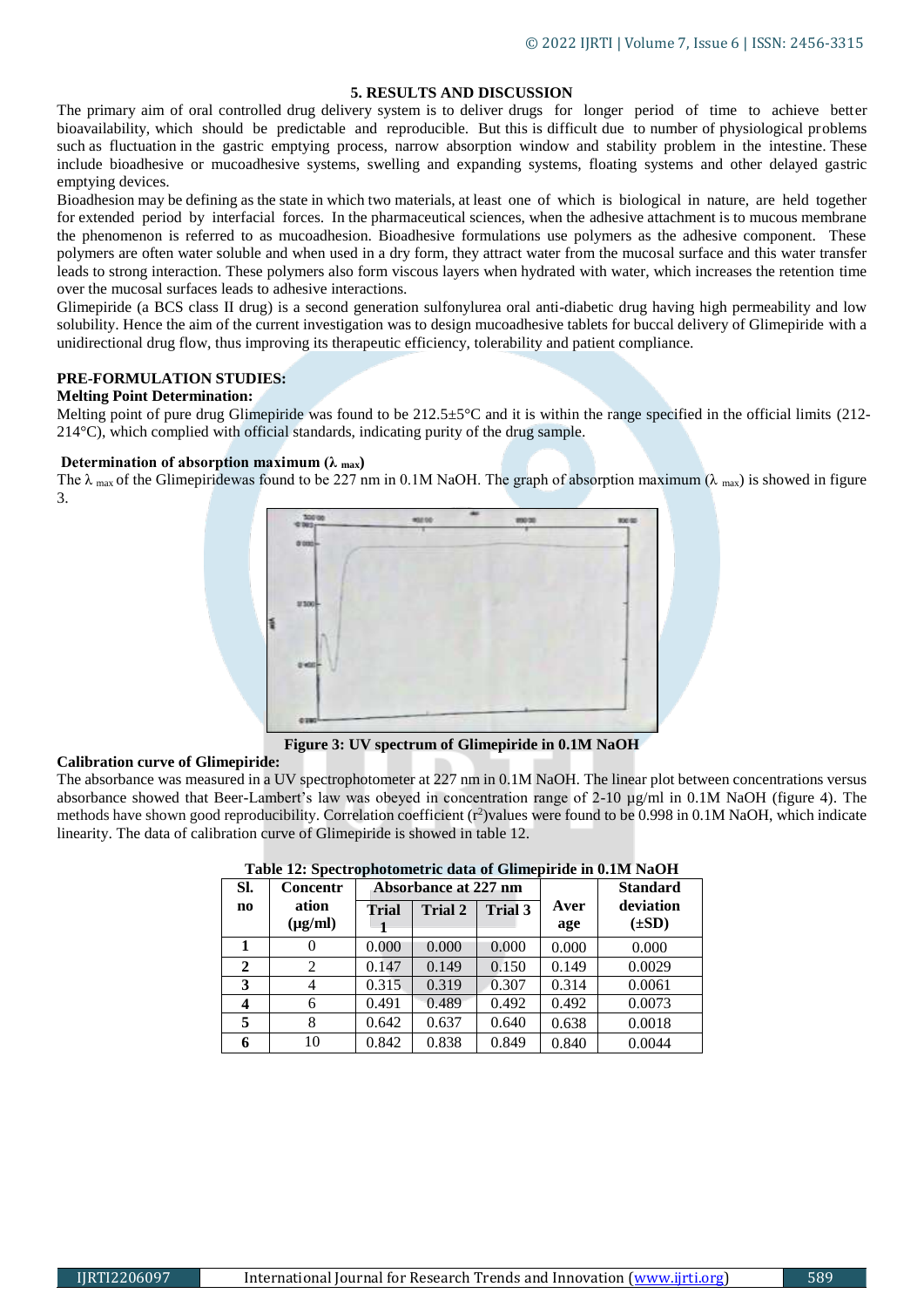

**Figure 4: Calibration curve of Glimepiride in 0.1M NaOH**

#### **Fourier transformed infrared (FTIR) spectroscopy:**

| <b>Functional</b> | Observed peaks $cm^{-1}$ |                         |                             |                                |                      |
|-------------------|--------------------------|-------------------------|-----------------------------|--------------------------------|----------------------|
| group             | Glimepiride              | $Drug +$<br><b>HPMC</b> | $Drug +$<br><b>Chitosan</b> | $Drug +$<br><b>Xanthan</b> gum | $Drug + Gaur$<br>gum |
| N-H stretching    | 3406.40                  | 3464.27                 | 3448.84                     | 3437.26                        | 3330.53              |
| Carbonyl group    | 1776.60                  | 1645.33                 | 1666.91                     | 1651.12                        | 1641.71              |
| C-N stretching    | 1379.19                  | 1377.22                 | 1375.29                     | 1379.15                        | 1352.19              |
| $S=O$ stretching  | 1197.83                  | 1122.61                 | 1174.69                     | 1155.40                        | 1109.47              |

### **Table 14: Results of FTIR spectrum of Glimepiride**







Figure 8: Infrared spectrum of Glimepiride and Xanthan gum Figure 9: Infrared spectrum of Glimepiride and **gaur gum** 



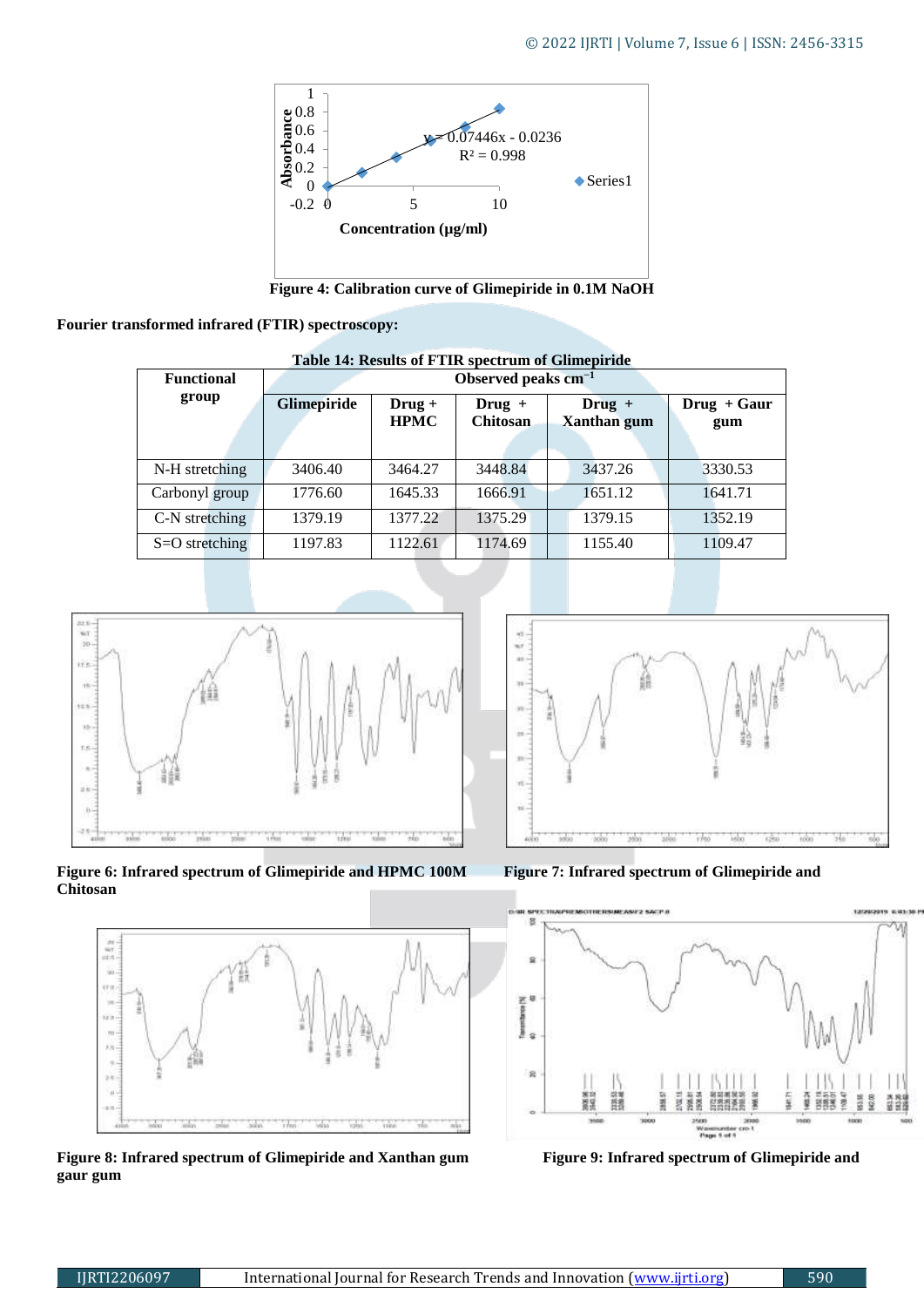| Table 15: Results of pre-compression parameters |                      |                       |                  |                   |                      |  |
|-------------------------------------------------|----------------------|-----------------------|------------------|-------------------|----------------------|--|
| <b>Formulation</b>                              | <b>Bulk Density</b>  | <b>Tapped Density</b> | Carr's           | Hausner's Ratio   | Angle of             |  |
|                                                 | (gm/c <sup>3</sup> ) | (gm/c <sup>3</sup> )  | Index $(\% )$    |                   | Repose $(°)$         |  |
|                                                 |                      |                       |                  |                   |                      |  |
| F1                                              | $0.228 \pm 0.013$    | $0.417 \pm 0.027$     | $12.15 \pm 0.39$ | $1.18 \pm 0.0024$ | 19.79□0.40           |  |
|                                                 |                      |                       |                  |                   |                      |  |
| F2                                              | $0.275 \pm 0.022$    | $0.443 \pm 0.090$     | $11.42 \pm 0.35$ | $1.16 \pm 0.0062$ | $27.31 \square 0.35$ |  |
| F3                                              | $0.342 \pm 0.063$    | $0.434 \pm 0.068$     | $10.52 \pm 0.37$ | $1.18 \pm 0.0048$ | $28.92 \square 0.61$ |  |
| F4                                              | $0.318 \pm 0.024$    | $0.412 \pm 0.043$     | $13.31 \pm 0.65$ | $1.16 \pm 0.0049$ | $25.31 \square 0.27$ |  |
| F5                                              | $0.332 \pm 0.048$    | $0.437 \pm 0.063$     | $13.49 \pm 0.63$ | $1.24 \pm 0.0022$ | $29.77 \square 0.54$ |  |
| F6                                              | $0.276 \pm 0.049$    | $0.417 \pm 0.047$     | $12.12 \pm 0.57$ | $1.19 \pm 0.0025$ | 23.08 0.69           |  |
| F7                                              | $0.270 \pm 0.067$    | $0.424 \pm 0.069$     | $10.94 \pm 0.83$ | $1.20 \pm 0.0074$ | $27.83 \pm 0.36$     |  |
| F8                                              | $0.318 \pm 0.038$    | $0.432+0.052$         | $13.34 \pm 0.57$ | $1.19 \pm 0.0042$ | $19.51 \square 0.22$ |  |
| F9                                              | $0.342 \pm 0.090$    | $0.430 \pm 0.044$     | $12.53 \pm 0.42$ | $1.24 \pm 0.0075$ | 19.75□0.92           |  |
| <b>F10</b>                                      | $0.329 \pm 0.088$    | $0.443 \pm 0.029$     | $11.31 \pm 0.30$ | $1.27 \pm 0.0043$ | $26.90 \pm 0.34$     |  |
| <b>F11</b>                                      | $0.290 \pm 0.042$    | $0.440 \pm 0.037$     | $12.94 \pm 0.54$ | $1.25 \pm 0.0049$ | $23.47 \square 0.14$ |  |
| <b>F12</b>                                      | $0.341 \pm 0.094$    | $0.424 \pm 0.038$     | $13.12 \pm 0.25$ | $1.21 \pm 0.0021$ | $28.35 \square 0.82$ |  |

#### **Evaluation Parameters: Pre-compression evaluation studies:**

#### **Table 15: Results of pre-compression parameters**

#### **Post-compression evaluation studies:**

The prepared tablets were evaluated for different organoleptic features of the tablets like colour, odour, diameter and thickness. A part from the organoleptic features, it was also carried out for physical characteristics like hardness of the tablets, its percentage of friability, hardness, drug content, weight variation, drug release, drug release kinetics and stability study. Quality control test for Glimepiride mucoadhesive buccal tablets were performed as follows.

#### **Organoleptic properties of tablets:**

#### **Table 16: Organoleptic properties of prepared mucoadhesive buccal tablets**

| <b>Formulation</b> | <b>Colour</b> | Odour     | <b>Shape</b>   |
|--------------------|---------------|-----------|----------------|
| F1                 | White colour  | odourless | Concave, round |
| ${\bf F2}$         | White colour  | odourless | Concave, round |
| F3                 | White colour  | odourless | Concave, round |
| F4                 | White colour  | odourless | Concave, round |
| F5                 | White colour  | odourless | Concave, round |
| F6                 | White colour  | odourless | Concave, round |
| F7                 | White colour  | odourless | Concave, round |
| F8                 | White colour  | odourless | Concave, round |
| F9                 | White colour  | odourless | Concave, round |
| <b>F10</b>         | White colour  | odourless | Concave, round |
| <b>F11</b>         | White colour  | odourless | Concave, round |
| <b>F12</b>         | White colour  | odourless | Concave, round |

#### **Determination of tablets thickness:**

Tablets thickness was measured by using Vernier callipers. The average thickness was found in the range of 2.98-3.21 mm, which was within the allowed limit of deviation i.e. 5% of the standard value. The results of thickness were reported in table 17.

#### **Determination of tablet hardness:**

The resistance of tablets against shipping or breaking under the condition of storage, transportation, and handling before administration depends on its hardness. The hardness of tablets of each batch was measured by Monsanto hardness tester. The hardness was measured in terms of Kg/cm<sup>2</sup>. Hardness was found in the range of 4.27 to 4.69 kg/cm<sup>2</sup>. This ensures good handling characteristics of all batches of prepared tablets (table 17).

#### **Determination of Friability:**

Throughout pharmaceutical industry, friability testing has become an accepted technology and the instrument used in to perform this process is called Friabilator or Friability Tester. Friability of prepared tablets was determined by using Roche friabilator.

Another measure of a tablet's strength is friability. Glimepiride mucoadhesive buccal tablets were evaluated for percentage friability and the results are reported in table 17. The percentage friability of prepared tablet was in the range of 0.26 % to 0.68 %. Conventional compressed tablets that lose less than 1% of their weight are generally considered acceptable. Results of friability test were also has been found within limit (i.e. less than 1%). The results of friability signify that the tablets were mechanically stable in nature. It can withstand rigors of shipping and handling.

#### **Weight variation test for tablets:**

The weight variation study was performed on 20 individuals on randomly selected samples from each batch; the weight uniformity results of prepared matrix tablets indicate no significant difference in the weight of individual tablet from average value and the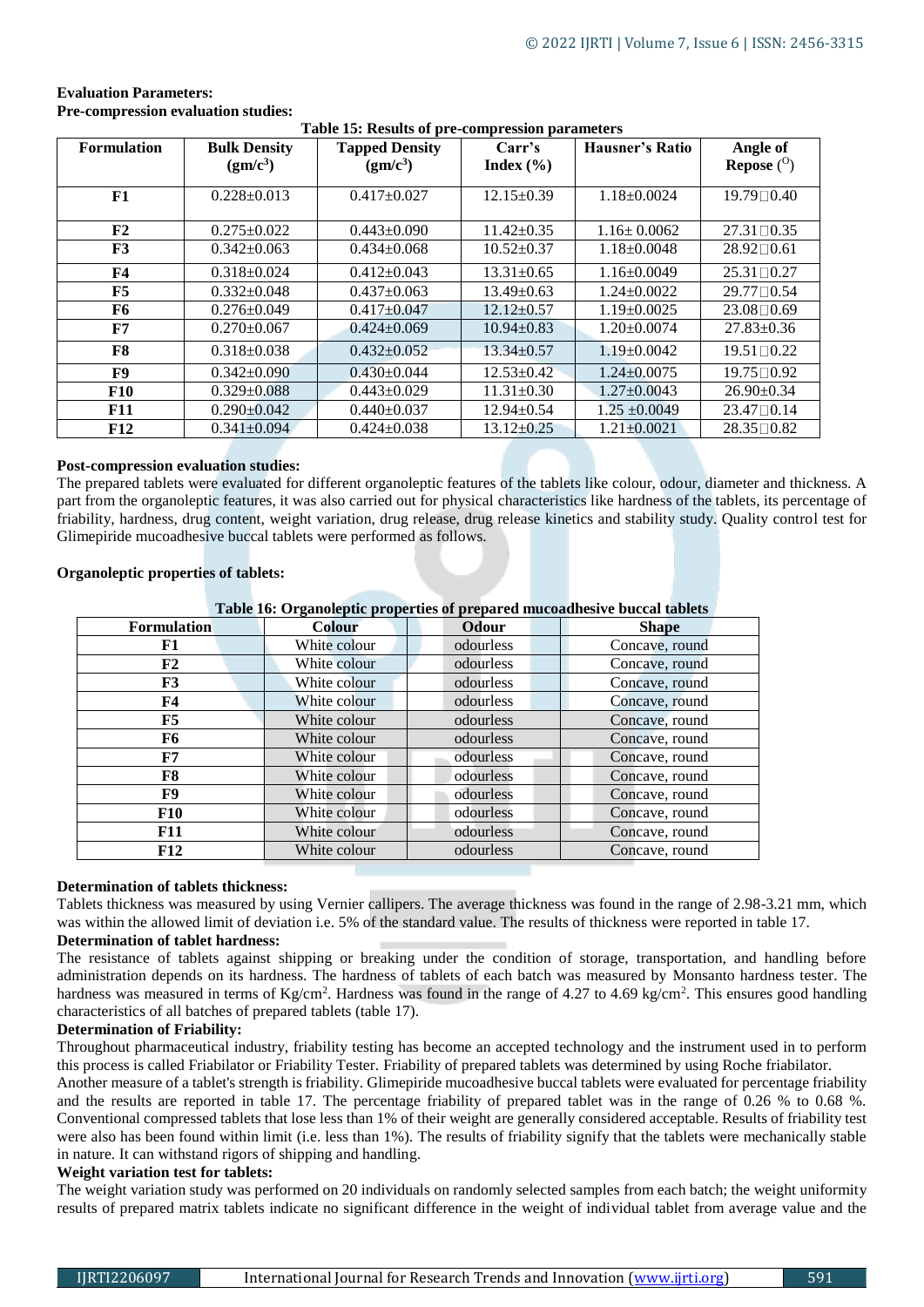variation was found within the limit. As the powder material was free-flowing, tablets obtained were uniform in weight due to uniform die fill with acceptable variation as per IP standards. The weight of the tablets was found in the range of 98.51 to 102.48 mg and results were dissipated in table 17. All the formulated tablets pass weight variation test as the % weight variation was within the IP limits (<7.5%). The weights of all batches of tablet formulations were found to be uniform with low standard deviation values.

#### **Drug content estimation:**

The assay of Glimepiride mucoadhesive buccal tablets were found in the range of 98.89-102.05 %w/w. The acceptable limit of Glimepiride content as per I.P. is 90 to 110%. The results revealed that the assay of Glimepiride was within the acceptable limits and confirms uniform distribution of drug in powder mixture. The results were reported in table 17.

#### **Table 17: Results of post-compression parameters**

| <b>Formulation</b> | <b>Thickness</b> | <b>Weight variation</b> | <b>Hardness</b>       | <b>Friability</b> | Drug content       |
|--------------------|------------------|-------------------------|-----------------------|-------------------|--------------------|
|                    | $(mm) \pm SD$    | $(mg) \pm SD$           | (kg/cm <sup>2</sup> ) | $($ %)            | $($ %)             |
|                    |                  |                         | $\pm$ SD              | $\pm$ SD          | $\pm$ SD           |
| F1                 | $3.20 \pm 0.040$ | $99.80 + 0.43$          | $4.38 \pm 0.062$      | $0.28 \pm 0.013$  | $99.90 \pm 0.046$  |
| F2                 | $3.11 \pm 0.028$ | $100.11 \pm 0.45$       | $4.65 \pm 0.014$      | $0.49 \pm 0.055$  | $100.11 \pm 0.049$ |
| F3                 | $2.98 \pm 0.042$ | $100.45 \pm 0.32$       | $4.50 \pm 0.046$      | $0.43 \pm 0.086$  | $100.50 \pm 0.061$ |
| F4                 | $2.99 \pm 0.073$ | $98.51 \pm 0.94$        | $4.42 \pm 0.040$      | $0.26 \pm 0.018$  | $101.86 \pm 0.035$ |
| F5                 | $3.16 \pm 0.044$ | $102.48 \pm 0.32$       | $4.27 \pm 0.026$      | $0.63 \pm 0.035$  | $98.89 \pm 0.034$  |
| F6                 | $3.18 \pm 0.082$ | $99.88 \pm 0.55$        | $4.58 \pm 0.046$      | $0.57 \pm 0.079$  | $99.68 \pm 0.090$  |
| F7                 | $3.19 \pm 0.050$ | $98.89 \pm 0.40$        | $4.69 \pm 0.080$      | $0.68 \pm 0.021$  | $101.20 \pm 0.046$ |
| F8                 | $3.20 \pm 0.063$ | $100.60 \pm 0.29$       | $4.60 \pm 0.032$      | $0.26 + 0.044$    | $99.18 \pm 0.062$  |
| F9                 | $3.21 \pm 0.076$ | $98.92 \pm 0.35$        | $4.63 \pm 0.037$      | $0.39 \pm 0.050$  | $98.89 \pm 0.063$  |
| <b>F10</b>         | $3.09 \pm 0.072$ | $102.08 \pm 0.23$       | $4.51 \pm 0.082$      | $0.47 \pm 0.054$  | $100.62 \pm 0.072$ |
| <b>F11</b>         | $3.18 \pm 0.037$ | $99.69 \pm 0.58$        | $4.38 \pm 0.022$      | $0.60 \pm 0.035$  | $99.92 \pm 0.034$  |
| <b>F12</b>         | $3.04 \pm 0.059$ | $100.18 \pm 0.25$       | $4.47 \pm 0.037$      | $0.62 \pm 0.059$  | $99.94 \pm 0.050$  |

**Surface pH:**

The surface pH of the buccal tablets was determined in order to investigate the possibility of any irritation effects *in-vivo*, as acidic or alkaline pH may cause irritation to the buccal mucosa. Surface pH of the buccal tablet formulation was found in the range of 6.80-7.14 (near to neutral pH). It was inferred that neutral pH of the formulation does not cause any irritation to the mucosa. Results are showed in table 18.



**Figure 10: The comparison of percentage swelling Index** 

|                    | <b>Table 18: results of percentage swelling index of buccal tablets (F1-F12)</b> |                 |  |  |  |  |
|--------------------|----------------------------------------------------------------------------------|-----------------|--|--|--|--|
| <b>Formulation</b> | Swelling index $(\% )$                                                           | Surface pH      |  |  |  |  |
| F1                 | $45.94 \pm 1.32$                                                                 | $6.94 \pm 0.22$ |  |  |  |  |
| F2                 | $56.26 \pm 1.90$                                                                 | $6.80\pm0.10$   |  |  |  |  |
| F3                 | $70.02 \pm 2.59$                                                                 | $7.60 \pm 0.51$ |  |  |  |  |
| F4                 | $51.35 \pm 1.52$                                                                 | $7.13 \pm 0.27$ |  |  |  |  |
| F5                 | $67.41 \pm 2.08$                                                                 | $6.91 \pm 0.32$ |  |  |  |  |
| F6                 | $78.42 \pm 3.67$                                                                 | $7.12 \pm 0.67$ |  |  |  |  |
| ${\bf F7}$         | $56.43 \pm 2.23$                                                                 | $6.83 \pm 0.44$ |  |  |  |  |
| F8                 | $74.18 \pm 3.44$                                                                 | $7.18 \pm 0.80$ |  |  |  |  |
| F9                 | $87.09 \pm 3.75$                                                                 | $7.11 \pm 0.42$ |  |  |  |  |
| <b>F10</b>         | $31.77 \pm 2.03$                                                                 | $6.87 \pm 0.28$ |  |  |  |  |
| <b>F11</b>         | $36.93 \pm 2.11$                                                                 | $6.90 \pm 0.13$ |  |  |  |  |
| <b>F12</b>         | $39.56 \pm 2.68$                                                                 | $7.10\pm0.52$   |  |  |  |  |

#### *In-vitro* **drug release study:**

*In-vitro* drug release study of Glimepiride mucoadhesive buccal tablet was performed using USP type-II dissolution test apparatus. The dissolution test was carried out using pH 6.8 phosphate buffer as dissolution medium and experiment was carried out for 12 hours. In this study, HPMC 100M was used as primary release retardant and Xanthan gum, Chitosan and guar gum as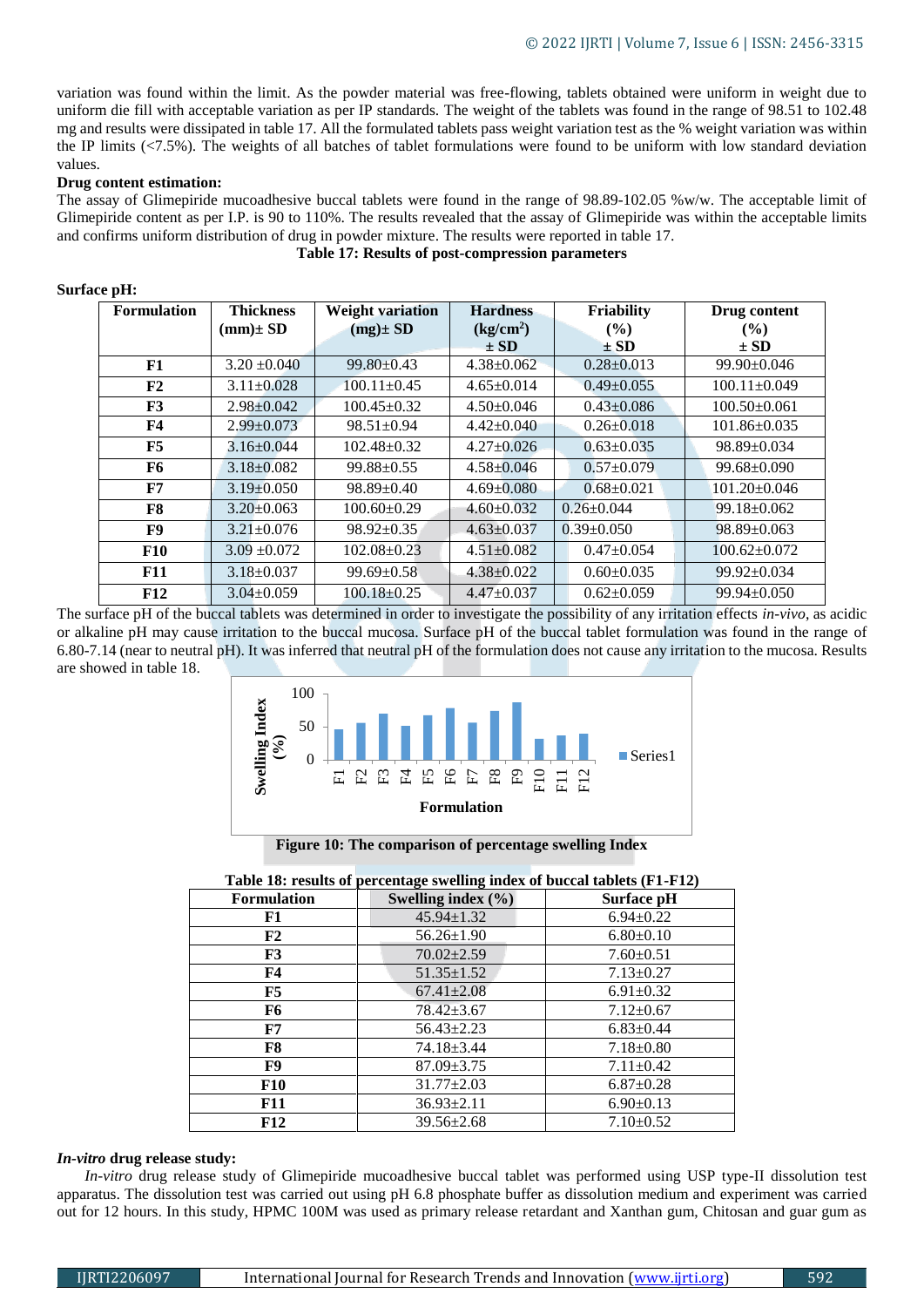secondary release retardant. The release of Glimepiride from mucoadhesive buccal tablet was analyzed by plotting the cumulative percent drug release against time.

Figure 11 shows the *in-vitro* dissolution profiles of Glimepiride mucoadhesive buccal tablet.



**Figure 11: Comparative dissolution profile of buccal tablets F1 to F12**

| Time         | rasiv 1971 in Tano drug release prome or chillepirate succent austers<br><b>Cumulative percentage Drug Release (%CDR)</b> |       |       |                |                          |       |       |                |       |            |       |       |
|--------------|---------------------------------------------------------------------------------------------------------------------------|-------|-------|----------------|--------------------------|-------|-------|----------------|-------|------------|-------|-------|
| (Hour)       | F1                                                                                                                        | F2    | F3    | F <sub>4</sub> | F5                       | F6    | F7    | F <sub>8</sub> | F9    | <b>F10</b> | F11   | F12   |
| $\mathbf{0}$ | 0.00                                                                                                                      | 0.00  | 0.00  | 0.00           | 0.00                     | 0.00  | 0.00  | 0.00           | 0.00  | 0.00       | 0.00  | 0.00  |
| 1            | 16.45                                                                                                                     | 19.87 | 20.05 | 11.04          | 12.87                    | 14.71 | 15.47 | 17.43          | 18.89 | 25.55      | 23.55 | 21.67 |
| $\mathbf{2}$ | 28.55                                                                                                                     | 30.17 | 32.28 | 23.96          | 26.65                    | 28.61 | 23.55 | 25.64          | 26.43 | 48.72      | 28.72 | 34.66 |
| 4            | 48.14                                                                                                                     | 49.15 | 50.14 | 35.43          | 45.16                    | 48.39 | 35.72 | 44.17          | 42.88 | 70.26      | 67.26 | 64.22 |
| 6            | 62.16                                                                                                                     | 65.19 | 68.16 | 50.65          | 60.88                    | 62.43 | 47.26 | 60.22          | 65.48 | 88.32      | 87.11 | 85.02 |
| 8            | 82.77                                                                                                                     | 84.86 | 87.78 | 66.53          | 79.75                    | 83.22 | 60.45 | 82.79          | 84.15 | 99.04      | 97.31 | 95.58 |
| 10           | 96.36                                                                                                                     | 97.22 | 98.01 | 79.54          | 96.94                    | 98.25 | 78.08 | 98.58          | 99.44 | --         |       |       |
| 12           | --                                                                                                                        |       | --    | 95.38          | $\overline{\phantom{m}}$ |       | 97.63 | --             |       | --         | --    |       |

|  |  |  | Table 19: In-vitro drug release profile of Glimepiride buccal tablets |  |
|--|--|--|-----------------------------------------------------------------------|--|
|  |  |  | (0.0000)                                                              |  |

#### **Release kinetic studies:**

The drug release data was further subjected to the various models to get the information about the drug release kinetics. The release data was treated with zero order, first order, Higuchi model and Korsmeyer-Peppas model.

| Table 20: Release exponent values and release rate constant |                |                |                |                |                         |                 |              |  |
|-------------------------------------------------------------|----------------|----------------|----------------|----------------|-------------------------|-----------------|--------------|--|
|                                                             | Zero           | First          | Higuchi's      |                | <b>Korsmeyer-Peppas</b> | <b>Best fit</b> | Drug release |  |
|                                                             | order          | order          | plots          |                | plots                   | Model           | mechanism    |  |
| <b>Batch</b>                                                |                |                |                |                |                         |                 |              |  |
|                                                             |                |                |                |                |                         |                 |              |  |
|                                                             | $\mathbb{R}^2$ | $\mathbf{R}^2$ | $\mathbf{R}^2$ | $\mathbf{R}^2$ | $\mathbf n$             |                 |              |  |
| F1                                                          | 0.853          | 0.970          | 0.994          | 0.816          | 0.695                   | Higuchi model   | non-Fickian  |  |
| F2                                                          | 0.880          | 0.916          | 0.984          | 0.848          | 0.678                   | Higuchi model   | non-Fickian  |  |
| F3                                                          | 0.874          | 0.985          | 0.990          | 0.866          | 0.680                   | Higuchi model   | non-Fickian  |  |
| F4                                                          | 0.881          | 0.956          | 0.989          | 0.834          | 0.805                   | Higuchi model   | non-Fickian  |  |
| F5                                                          | 0.858          | 0.940          | 0.994          | 0.856          | 0.768                   | Higuchi model   | non-Fickian  |  |
| F6                                                          | 0.853          | 0.948          | 0.988          | 0.883          | 0.673                   | Higuchi model   | non-Fickian  |  |
| F7                                                          | 0.851          | 0.953          | 0.990          | 0.837          | 0.715                   | Higuchi model   | non-Fickian  |  |
| F8                                                          | 0.878          | 0.919          | 0.993          | 0.868          | 0.774                   | Higuchi model   | non-Fickian  |  |
| F9                                                          | 0.880          | 0.955          | 0.992          | 0.864          | 0.694                   | Higuchi model   | non-Fickian  |  |
| <b>F10</b>                                                  | 0.872          | 0.940          | 0.987          | 0.850          | 0.682                   | Higuchi model   | non-Fickian  |  |
| <b>F11</b>                                                  | 0.837          | 0.982          | 0.990          | 0.825          | 0.791                   | Higuchi model   | non-Fickian  |  |
| <b>F12</b>                                                  | 0.828          | 0.976          | 0.991          | 0.887          | 0.764                   | Higuchi model   | non-Fickian  |  |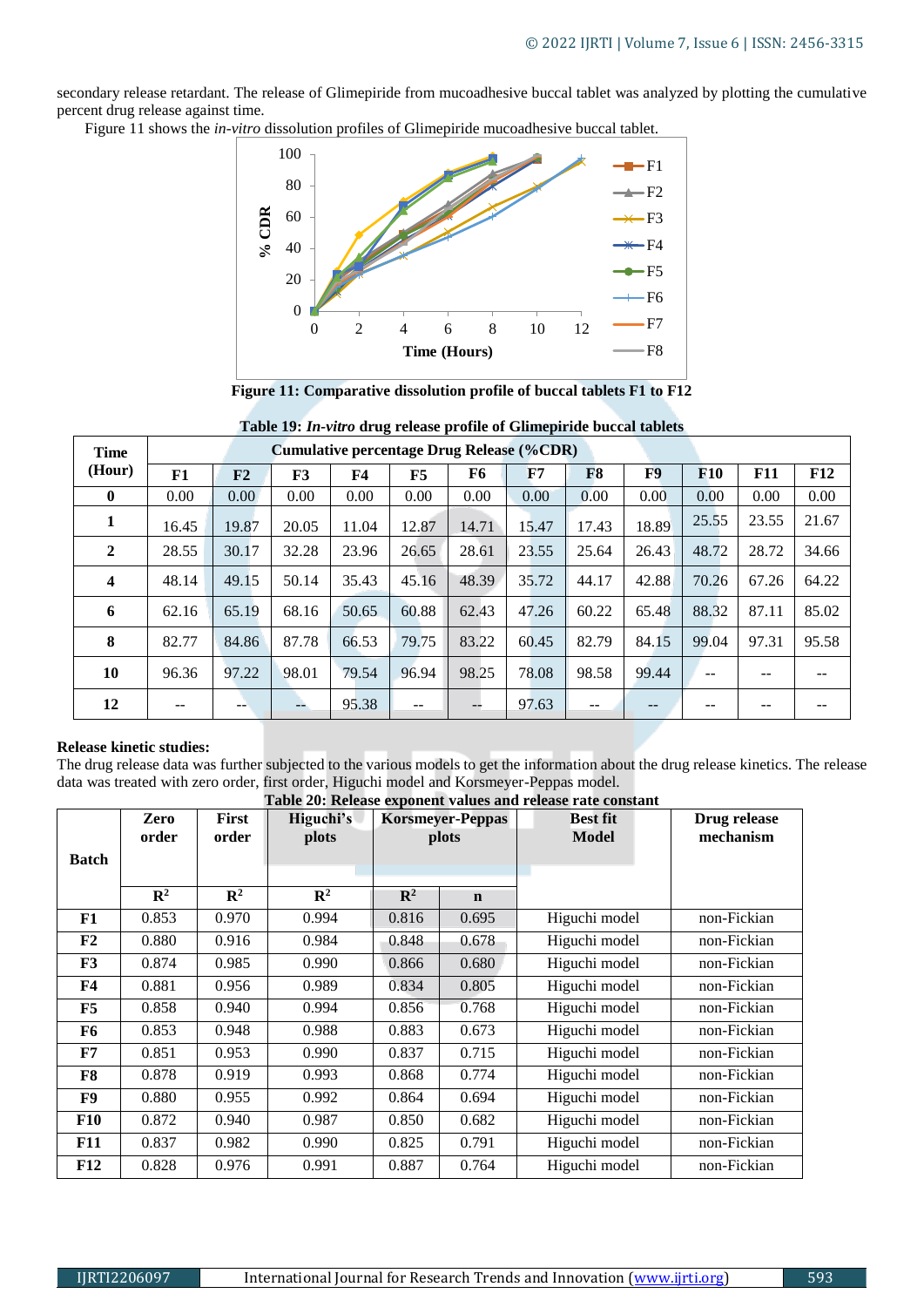







#### **Stability studies:**

Based on the results of *in-vitro* drug release behaviour formulation F4 and F7 were selected as optimized formulation. Short term stability study was conducted for optimized formulation for the period of three months. Stability study was performed for three month at two different storage conditions i.e. 25ºC/60% RH and 40ºC/75% RH.

| <b>Table 21. INSURS OF SUBDING SUBDINS TOF FOLIMURATION F</b> |                       |         |                       |          |  |  |  |  |
|---------------------------------------------------------------|-----------------------|---------|-----------------------|----------|--|--|--|--|
| <b>Storage</b>                                                | Stored at 25°C/60% RH |         | Stored at 40°C/75% RH |          |  |  |  |  |
| period                                                        | <b>Formulation F4</b> |         | <b>Formulation F4</b> |          |  |  |  |  |
|                                                               | % Drug content        | $%$ CDR | % Drug content        | $\%$ CDR |  |  |  |  |
|                                                               |                       |         |                       |          |  |  |  |  |
| <b>Initial</b>                                                | $101.86 \pm 0.035$    | 95.38   | $101.86 \pm 0.035$    | 95.38    |  |  |  |  |
| 1 month                                                       | $101.80 \pm 0.061$    | 95.31   | $101.64 \pm 0.063$    | 95.24    |  |  |  |  |
| 2 month                                                       | $101.41 \pm 0.090$    | 95.25   | $101.32 \pm 0.094$    | 95.10    |  |  |  |  |
| 3 month                                                       | $101.23 \pm 0.084$    | 95.19   | $101.10 \pm 0.044$    | 95.04    |  |  |  |  |

**Table 21: Results of stability studies for formulation F4**

| Table 22: Results of stability studies for formulation F7 |  |
|-----------------------------------------------------------|--|
|-----------------------------------------------------------|--|

| Tubic 22: Results of stability statics for formulation F / |                                 |         |                                 |          |  |  |  |  |
|------------------------------------------------------------|---------------------------------|---------|---------------------------------|----------|--|--|--|--|
| <b>Storage</b>                                             | Stored at $25^{\circ}C/60\%$ RH |         | Stored at $40^{\circ}$ C/75% RH |          |  |  |  |  |
| period                                                     | <b>Formulation F7</b>           |         | <b>Formulation F7</b>           |          |  |  |  |  |
|                                                            | % Drug content                  | $%$ CDR | % Drug content                  | $\%$ CDR |  |  |  |  |
|                                                            |                                 |         |                                 |          |  |  |  |  |
| <b>Initial</b>                                             | $101.20 \pm 0.046$              | 97.83   | $101.20 \pm 0.046$              | 97.83    |  |  |  |  |
| 1 month                                                    | $101.12 \pm 0.038$              | 97.68   | $101.14 \pm 0.039$              | 97.62    |  |  |  |  |
| 2 month                                                    | $101.07 \pm 0.051$              | 97.38   | $100.84 \pm 0.055$              | 97.27    |  |  |  |  |
| 3 month                                                    | $101.02 \pm 0.093$              | 97.22   | $100.57 \pm 0.042$              | 97.16    |  |  |  |  |

#### **6. CONCLUSION**

Diabetes is a group of metabolic diseases characterized by an elevation of blood glucose levels over a prolonged period by a relative or absolute deficiency of insulin. Symptoms of high blood glucose level include increased hunger (polyphagia), thirst (polydipsia) and frequent urination (polyuria).

Glimepiride is an oral antidiabetic agent used along with exercise, diet, and sometimes with other medications to treat type 2 diabetes. For this research study glimepiride was choosen, because it is most commonly prescribed oral antidiabetic agent, widely available in Indian market, drug of choice for the physician.

Mucoadhesive buccal delivery of drugs is considered as an alternative to oral administration, especially for drugs which suffer from first-pass metabolism.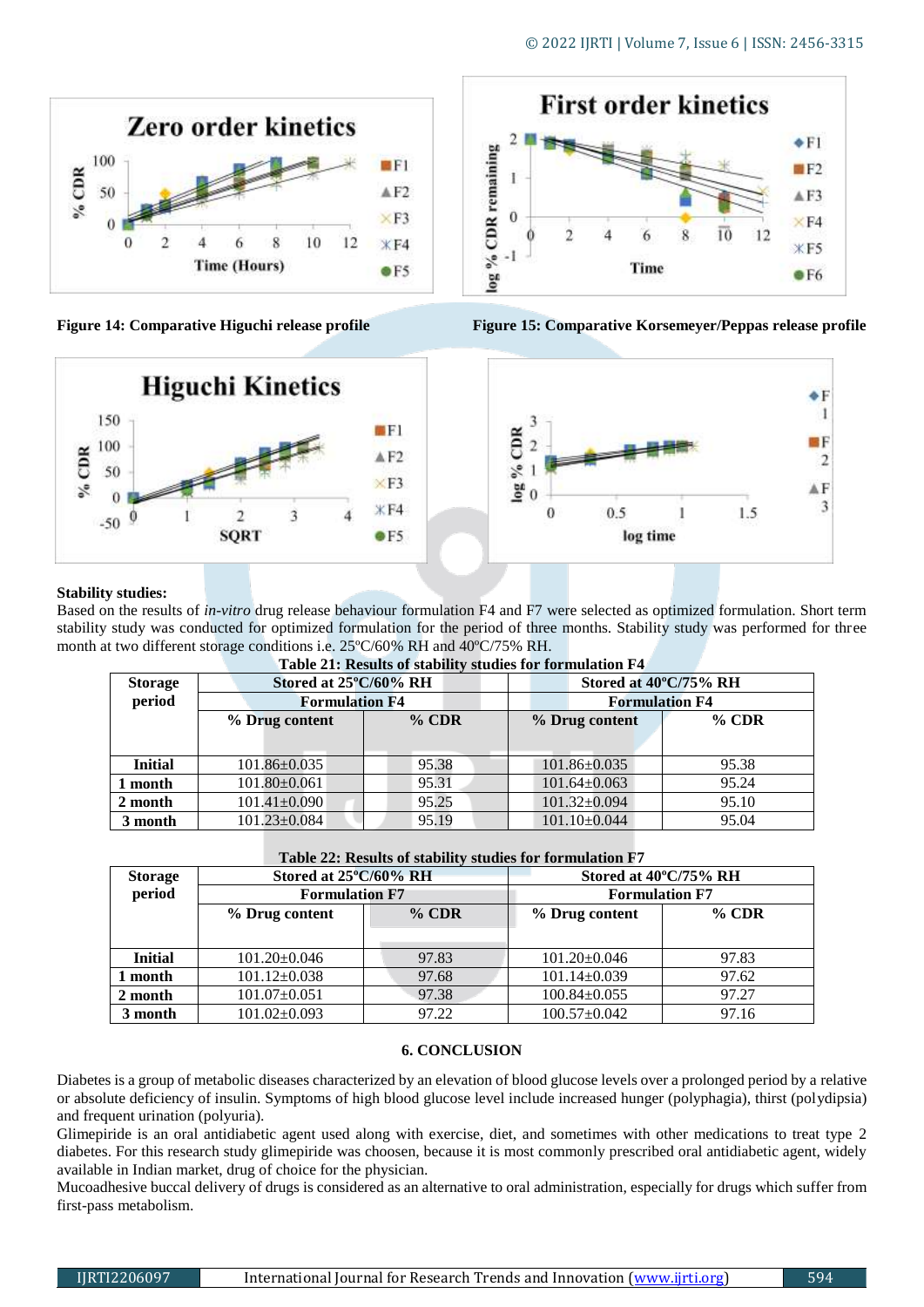The following conclusions can be drawn from the result obtained.

- $\triangleright$  FTIR studies revealed that there was no interaction between drug and excipients. All the excipients used were compatible with the Glimepiride.
- Pre-compression studies showed that Glimepiride physical mixture showed good flow property.
- The powder blends were compressed into tablet and evaluated for post-compression parameters like weight variation, thickness, hardness, percentage friability and drug content. All formulation batches showed acceptable results.
- The surface pH of buccal tablets was found in the range of salivary pH, suggested prepared buccal tablets could be used without risk of mucosal irritation.
- The *in-vitro* drug release was carried out using USP Type-II dissolution apparatus in 6.8 pH phosphate buffer for a period of 12 hours. Drug release was retarded with increasing in polymer concentration.
- Among all batches, formulation F4 and F7 showed sustained the drug release behaviour for the period of 12 hours.

Therefore, development of bioadhesive buccal drug delivery of Glimepiride tablets was one of the alternative routes of administration to avoid first-pass effect and provide prolonged release. A combination of HPMC 100M with Chitosan and Gaur gum results in sustained buccal drug delivery. Hence, mucoadhesive buccal delivery of Glimepiride could be considered as a successful surrogate to bypass the hepatic metabolism and attain prolonged release, leading to reduced demand of repeated administration and enhanced patient compliance.

#### *FUTURE SCOPE OF THE STUDY:*

- Present work can be extended to the *in-vivo* pharmacokinetics studies.
- The formulation of mucoadhesive buccal drug delivery system can be tried with different grades of HPMC.
- *The work can be extended to the* in-vivo *studies to conclude* in-vitro *and* in-vivo *correlation.*

#### **8. BIBLIOGRAPHY**

- 1. Jin JF, Zhu LL, Chen M. The optimal choice of medication administration route regarding intravenous, intramuscular, and subcutaneous injection. Patient Prefer Adherence. 2015;9:923‐42.
- 2. Wen H, Jung H, Li X. Drug delivery approaches in addressing clinical pharmacology-related issues: Opportunities and challenges. AAPS J. 2015;17(6):1327‐40.
- 3. Yajaman S, Ketousetuo K, Bandyopadhyay AK. Buccal bioadhesive drug delivery-A promising option for orally less efficient drugs. J Contr Rel. 2006;114(1):15-40.
- 4. Shaikh R, Raj Singh TR, Garland MJ, Woolfson AD, Donnelly RF. Mucoadhesive drug delivery systems. J Pharm Bioallied Sci. 2011;3(1):89‐100.
- 5. McBain JW, Hopkins DG. On adhesives and adhesive action. J Phys Chem. 1925;29:188-204.
- 6. imenez-Castellanos MR, Zia H, Rhodes CT. Mucoadhesive drug delivery systems. Drug Dev Ind Pharm. 1993;19:143-94.
- 7. Gilhotra RM, Ikram M, Srivastava S, Gilhotra N. A clinical perspective on mucoadhesive buccal drug delivery systems. J Biomed Res. 2014;28(2):81‐97.
- 8. Nicolazzo JA, Reed BL, Finnin BC. Buccal penetration enhancers--how do they really work? J Control Release. 2005; 105(1- 2):1-15.
- 9. Chien YW: Mucosal drug delivery: potential routes for non-invasive systemic administration. In: Y.W. Chien (Ed.). Novel drug delivery systems. Marcel Decker, New York, 1992: 197-228.
- 10. Chinna Reddy P, Chaitanya KS, Madhusudan Rao Y. A review on bioadhesive buccal drug delivery systems: current status of formulation and evaluation methods. Daru. 2011;19(6):385‐403.
- 11. Shojaei AH, Chang RK, Guo X. Systemic drug delivery via the buccal mucosal route. J Pharm Technol. 2001;25(6):70-81.
- 12. Gandhi RB, Robinson JR. Oral cavity as a site for bioadhesive drug delivery. Adv. Drug Deliv Rev. 1994;13:43-74.
- 13. Rossi S, Sandri G, Caramella CM. Buccal drug delivery: A challenge already won? Drug Discov Today Technol. 2005; 2(1):59-65.
- 14. Longer MA, Robinson JR. Fundamental aspects of bioadhesion. Pharmacy Int. 1986;7:114-7.
- 15. McBain JW, Hopkins DG. On adhesives and adhesive action. J Phys Chem. 1925;29:188-204.
- 16. Jimenez-Castellanos MR, Zia H, Rhodes CT. Mucoadhesive drug delivery systems. Drug Dev Ind Pharm. 1993;19:143-94.
- 17. Peppas NA, Little MD, Huang Y. Bioadhesive Controlled Release Systems. In: Wise DL, editor. Handbook of pharmaceutical controlled release technology. New York: Marcel Dekker; 2000. pp. 255–69.
- 18. Ahuja A, Khar RK, Ali J. Mucoadhesive drug delivery systems. Drug Dev Ind Pharm. 1997;23:489-515.
- 19. Asane GS, Nirmal SA, Rasal KB, Naik AA, Mahadik MS, Rao YM. Polymers for mucoadhesive drug delivery system: a current status. Drug Dev Ind Pharm. 2008 Nov;34(11):1246-66.
- 20. Laffleur F. Mucoadhesive polymers for buccal drug delivery. Drug Dev Ind Pharm. 2014;40(5):591-8.
- 21. Kharroubi AT, Darwish HM. Diabetes mellitus: The epidemic of the century. World J Diabetes. 2015;6(6):850‐67.
- 22. American Diabetes Association. Diagnosis and classification of diabetes mellitus [published correction appears in Diabetes Care. 2010 Apr;33(4):e57].
- 23. Schuster DP, Duvuuri V. Diabetes mellitus. Clin Podiatr Med Surg. 2002;19(1):79-107.
- 24. Lubbos H, Miller JL, Rose LI. Oral hypoglycemic agents in type II diabetes mellitus. Am Fam Physician. 1995;52(7):2075- 8.
- 25. Khanna R, Agarwal SP, Ahuja A. Preparation and evaluation of bioerodible buccal tablets containing clotrimazole. Int J Pharm. 1996;138:67-73.
- 26. Ikinci G, Senel S, Wilson CG, Sumnu M. Development of buccal bioadhesive nicotine tablet formulation for smoking cessation. Int J Pharm. 2004;277:173-8.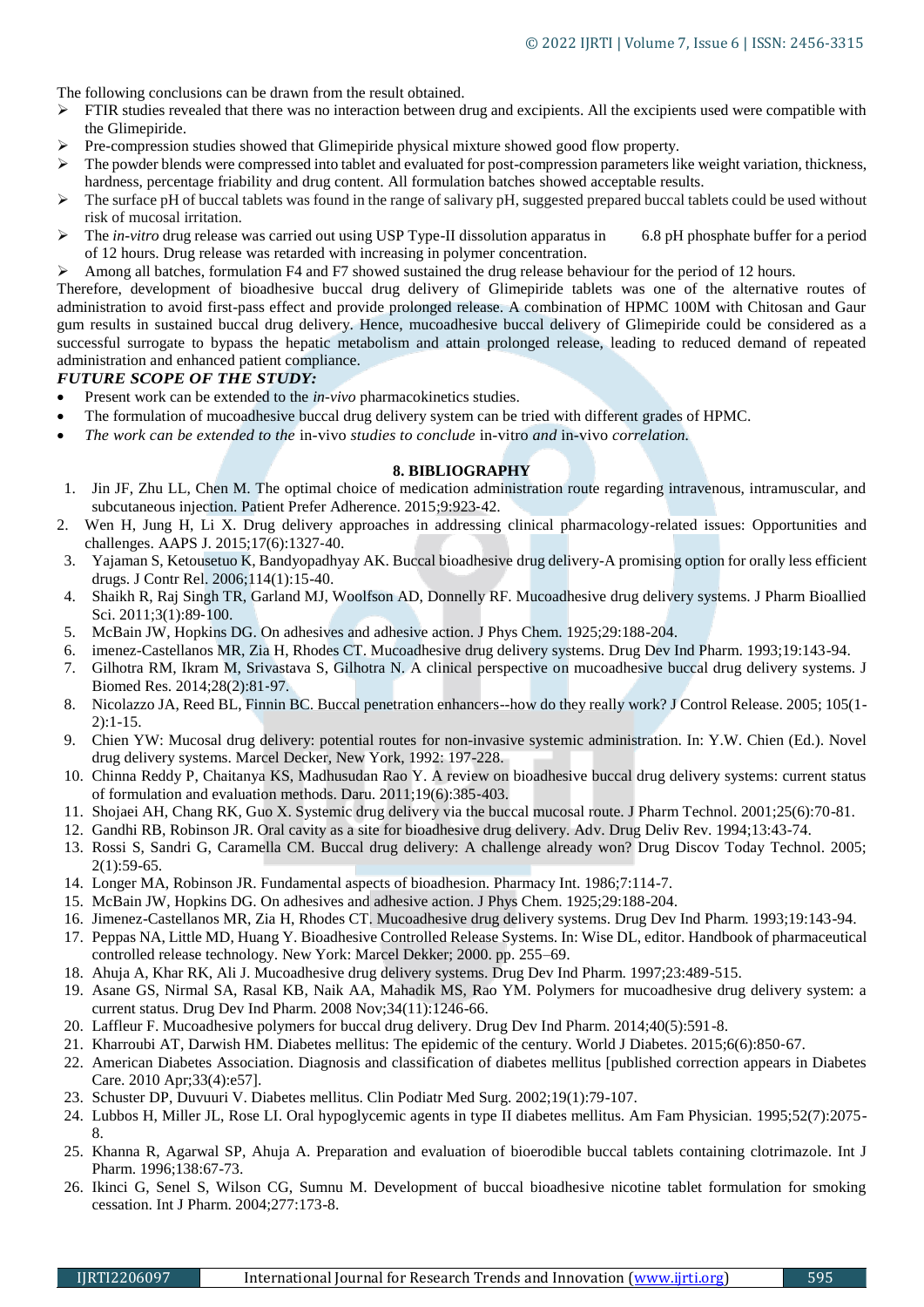- 27. Desai KGH, Pramod TM. Preparation and evaluation of a novel buccal adhesive system. AAPS Pharm Sci Tech. 2004;5(3):1- 9.
- 28. Darwis MK, Elmeshad AN. Buccal mucoadhesive tablet of flubiprofen: characterization and optimization. Drug Discov Ther. 2009;3(4):181-9.
- 29. Vaidya VM, Manwar JV, Sakarkar DM. Design and *in-vitro* evaluation of mucoadhesive buccal tablets of terbutaline sulphate. Int J Pharm Tech Res. 2009;1(3):588-97.
- 30. Chandira M, Debojit C, Jayakar B. Formulation, design and development of buccoadhesive tablets of Verapamil hydrochloride. Int J Pharm Tech Res. 2009;1(4):1663-77.
- 31. Miyazaki S, Nakayama A, Oda M, Takada M, Attwood D. Drug release from oral mucosa adhesive tablets of chitosan and sodium alginate. Int J Pharm. 1995;118(1995):257-63.
- 32. Yamsani VV, Gunna R, Kolli C, Bhanoji E, Yamsuni MR. Development and *in-vitro* evaluation of buccoadhesive carvedilol tablets. Acta Pharm. 2007;57(2007):185-97.
- 33. Minghetti P, Colombo A, Montanari L, Gueta GM, Gombos F. Buccoadhesive slow-release tablets of acitretin: Design and *in-vivo* evaluation. Int J Pharm. 1998;169(1998):195-202.
- 34. Noha AN, Fatma AI, Nabila AB, Lobna MM. Mucoadhesive delivery systems. II. Formulation and *In-vitro/In-vivo*  evaluation of buccal mucoadhesive tablets containing water-soluble drugs. Drug Dev Ind Pharm. 2004; 30: 995-1004.
- *35.* Shaila L, Subramanian G, Pandey S, Udupa N. Design, evaluation and pharmacokinetic study of mucoadhesive buccal tablets of nicotine for smoking cessation. Indian J Pharm Sci. 2006;1(2):829-31.
- *36.* Ramana MV, Nagda C, Himaja M. Design and evaluation of mucoadhesive buccal drug delivery systems containing Metoprolol Tartrate. Indian J Pharm Sci. 2007;69:515-8.
- *37.* Simpson DM, Messina J, Xie F, Hale M. Fentanyl buccal tablet for the relief of breakthrough pain in opioid-tolerant adult patients with chronic neuropathic pain: A multi-center, randomized, double-blind, placebo-controlled study. Clin Thera. 2007; 29: 588-601.
- *38.* Madgulkar A, Kadam S, Pokharkar Varsha. Development of trilayered mucoadhesive tablet of Itraconazole with zeroorder release. Asian. J. Pharm. Jan. 2008: 57-60.
- 39. Hirlekar RS, Kadam VJ. Design of buccal drug delivery system for a poorly soluble drug. Asian J Pharm Clin Res. 2009;2(3):49-53.
- 40. Semalty M, Semalty A, Kumar G. Formulation and characterization of mucoadhesive buccal films of glipizide. Indian J Pharm Sci. 2008;70:43-8.
- 41. Sahni J, Raj S, Ahmad FJ, Khar RK. Design and *in-vitro* characterization of buccoadhesive drug delivery system of insulin. Indian J Pharm Sci. 2008;70:61-65.
- 42. Llabot JM, Manzo RH, Allemandi DA. Double-layered mucoadhesive tablets containing nystatin. AAPS Pharm Sci Tech. 2002;3:1-6.
- 43. Narendra C, Srinath MS and Prakash Rao B. Development of three layered buccal compact containing Metoprolol tartrate by statistical optimization technique. Int J Pharm. 2005:304:102-14.
- 44. Tuncer D, Bilgen E, Omer O. A sustained release dosage form of acyclovir for buccal application: An experimental study in dogs. J Drug Targ. 2006;14:35-44.
- 45. Langoth N, Kahlbacher H, Schuh M, Kurka P. Thiolated chitosan: Design and *in-vivo* evaluation of mucoadhesive buccal peptide drug delivery system. Pharm Res. 2006;23(3): 573-9.
- 46. Nozaki Y, Ohta M, Chien YW. Transmucosal controlled systemic delivery of Isosorbide dinitrate: *in vivo/in-vitro*  correlation. J Control Rel. 1997;43:105-14.
- 47. Collins AE, Deasy PB. Bioadhesive lozenge for the improved delivery of Cetylpyridinium chloride. J Pharm Sci. 1990;79(2)116-20.
- 48. Bouckaert S and Remon JP. *In-vitro* bioadhesion of a buccal miconazole slow release tablet. J Pharm Pharmacol 1993; 45: 504- 7.
- 49. Derle D, Joshi O, Pawar A, Patel J, Jagadale A. Formulation and evaluation of buccoadhesive bi-layer tablet of propranolol hydrochloride. Int J Pharm Pharma Sci. 2009;1(1):1-8.
- 50. Sonar GS, Jain DK, More DM. Preparation and *in-vitro* evaluation of bilayer and floating bioadhesive tablets of Rosiglitazone Maleate. Asian J Pharm Sci. 2007;2(4):161-9.
- 51. Celik B. Risperidone mucoadhesive buccal tablets: formulation design, optimization and evaluation. Drug Des Devel Ther. 2017;11:3355‐65.
- 52. Shirsand S, Suresh S, Keshavshetti G, Swamy P, Reddy PV. Formulation and optimization of mucoadhesive bilayer buccal tablets of atenolol using simplex design method. Int J Pharm Investig. 2012;2(1):34‐41.
- 53. Basit A, Riaz M, Fawwad A. Glimepiride: evidence-based facts, trends, and observations (GIFTS). Vasc Health Risk Manag. 2012;8:463‐72.
- 54. Langtry HD, Balfour JA. Glimepiride. A review of its use in the management of type 2 diabetes mellitus. Drugs. 1998;55(4):563-84.